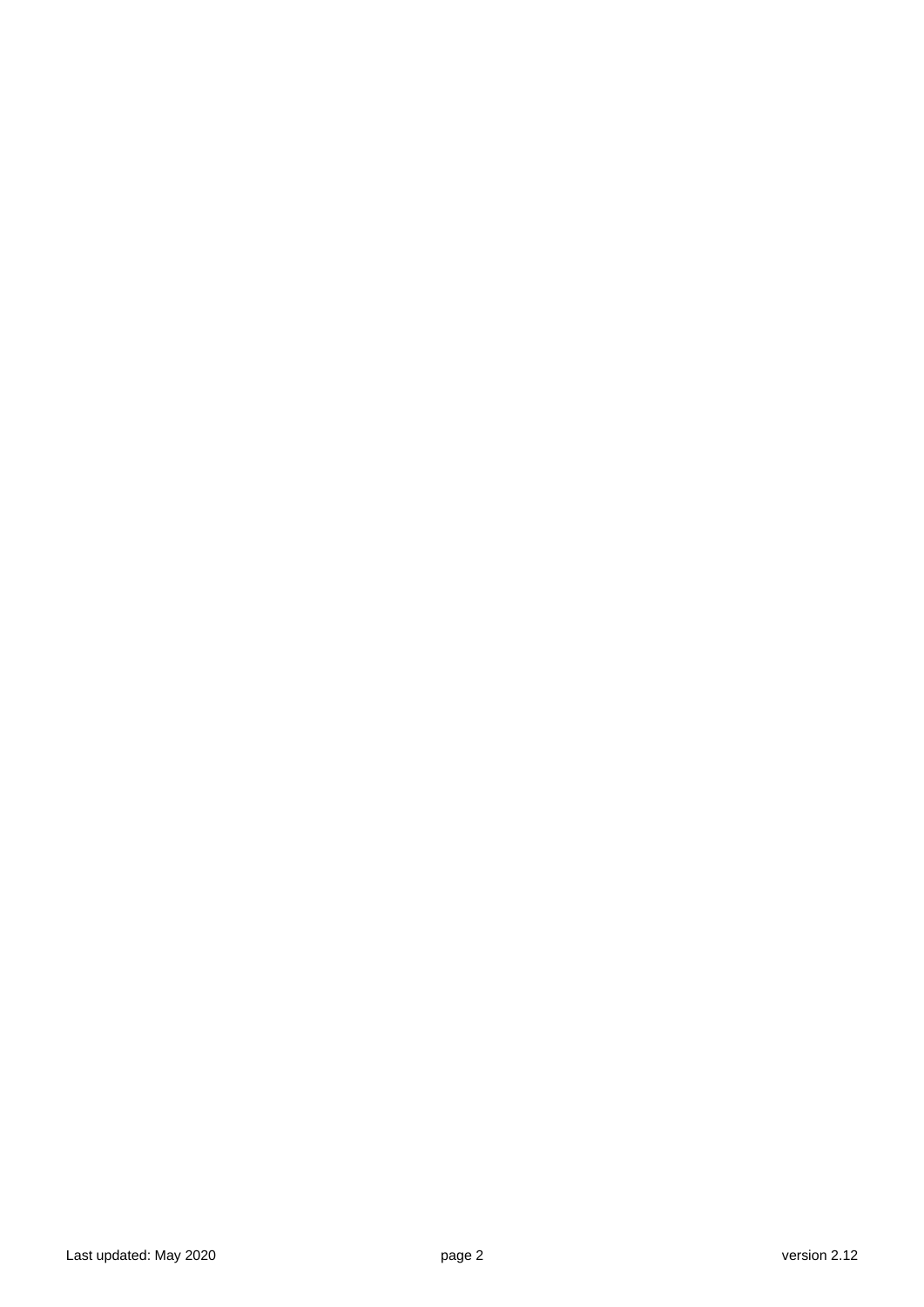### **BOISDALE CONSOLIDATED SCHOOL**

**STUDENT ENROLMENT INFORMATION – 20\_\_** Computer Generated Student ID:

# **STUDENT DETAILS**

**PERSONAL DETAILS OF STUDENT**

| Surname:                        | <b>Title:</b> (Miss Ms, Mrs Mr) |                  |                          |  |  |  |
|---------------------------------|---------------------------------|------------------|--------------------------|--|--|--|
| <b>First Given Name:</b>        |                                 |                  |                          |  |  |  |
| <b>Second Given Name:</b>       |                                 |                  |                          |  |  |  |
| Preferred Name (if applicable): |                                 |                  |                          |  |  |  |
| ❖ Sex (tick):                   | $\Box$ Male                     | $\square$ Female | Birth Date: (dd-mm-yyyy) |  |  |  |
| <b>Student Mobile Number:</b>   |                                 |                  |                          |  |  |  |

#### **PRIMARY FAMILY HOME ADDRESS:**

| No. & Street: or PO<br><b>Box details</b> |                              |            |              |
|-------------------------------------------|------------------------------|------------|--------------|
| Suburb:                                   |                              |            |              |
| State:                                    | Postcode:                    |            |              |
| <b>Telephone Number:</b>                  | <b>Silent Number: (tick)</b> | $\Box$ Yes | $\square$ No |
| <b>Mobile Number:</b>                     | <b>Fax Number:</b>           |            |              |

#### **OFFICE USE ONLY**

| Child's Name and Birth Date proof sighted (tick)        |                        |                                                                                                         | $\Box$ Yes           | $\Box$ No  |           | <b>Enrolment Date:</b> |                |        |
|---------------------------------------------------------|------------------------|---------------------------------------------------------------------------------------------------------|----------------------|------------|-----------|------------------------|----------------|--------|
| Year<br>Level                                           |                        | Home<br>Group                                                                                           | Timetabling<br>Group |            |           | House                  |                | Campus |
| <b>Student Email Address:</b>                           |                        |                                                                                                         |                      |            |           |                        |                |        |
| <b>Immunisation Certificate received?: (tick)</b>       |                        |                                                                                                         | $\Box$ Complete      |            |           | $\Box$ Not sighted     |                |        |
| Is there a Medical Alert for the student? (tick)        |                        |                                                                                                         | $\Box$ Yes           | $\Box$ No  |           |                        |                |        |
| Does the student have a Disability ID Number?<br>(tick) |                        |                                                                                                         | $\Box$ No            | $\Box$ Yes |           | Disability ID No.:     |                |        |
|                                                         | For prep students only | Has a Transition Statement been provided (either<br>by the Early Childhood Educator or parents)? (tick) |                      | $\Box$ Yes | $\Box$ No |                        | $\Box$ Pending |        |

### **FAMILY DETAILS**

**List any other family members attending this school:**

<sup>❖</sup> This question is asked as a requirement of the Commonwealth Government. All schools across Australia are required to collect the same information.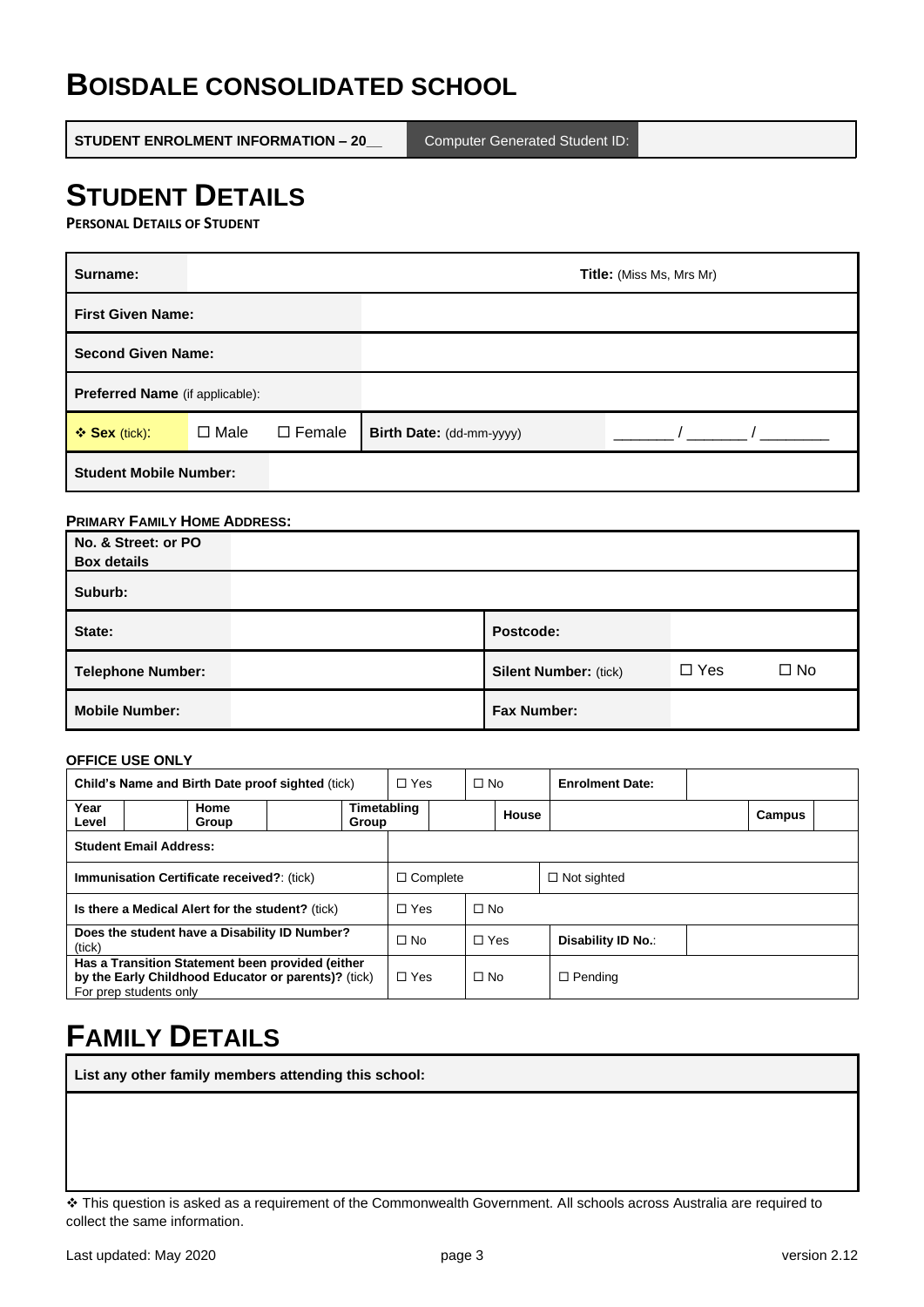#### **PRIMARY FAMILY DETAILS**

NOTE: The 'PRIMARY' Family is: "the family or parent the student mostly lives with". Additional and Alternative family forms are available from the school if this is required. These additional forms are designed to cater for varying family circumstances.

#### **ADULT A DETAILS (PRIMARY CARER):**

#### **ADULT B DETAILS:**

| Sex (tick):                                                                                                                                                                                                                                                                                        | $\Box$ Male                    | $\Box$ Female                                                                                                                                                                                                                                                                                                                                                                                                                                                           | Sex (tick):                                                                                                                                                                                                                                                                                                                                                                                                                                                                                                                                                                                                                                       | $\Box$ Male                    | $\Box$ Female |              |
|----------------------------------------------------------------------------------------------------------------------------------------------------------------------------------------------------------------------------------------------------------------------------------------------------|--------------------------------|-------------------------------------------------------------------------------------------------------------------------------------------------------------------------------------------------------------------------------------------------------------------------------------------------------------------------------------------------------------------------------------------------------------------------------------------------------------------------|---------------------------------------------------------------------------------------------------------------------------------------------------------------------------------------------------------------------------------------------------------------------------------------------------------------------------------------------------------------------------------------------------------------------------------------------------------------------------------------------------------------------------------------------------------------------------------------------------------------------------------------------------|--------------------------------|---------------|--------------|
| <b>Title:</b> (Ms, Mrs, Mr, Dr etc)                                                                                                                                                                                                                                                                |                                |                                                                                                                                                                                                                                                                                                                                                                                                                                                                         | Title: (Ms, Mrs, Mr, Dr etc)                                                                                                                                                                                                                                                                                                                                                                                                                                                                                                                                                                                                                      |                                |               |              |
| <b>Legal Surname:</b>                                                                                                                                                                                                                                                                              |                                |                                                                                                                                                                                                                                                                                                                                                                                                                                                                         | Legal Surname:                                                                                                                                                                                                                                                                                                                                                                                                                                                                                                                                                                                                                                    |                                |               |              |
| <b>Legal First Name:</b>                                                                                                                                                                                                                                                                           |                                |                                                                                                                                                                                                                                                                                                                                                                                                                                                                         | <b>Legal First Name:</b>                                                                                                                                                                                                                                                                                                                                                                                                                                                                                                                                                                                                                          |                                |               |              |
| What is Adult A's occupation?                                                                                                                                                                                                                                                                      |                                |                                                                                                                                                                                                                                                                                                                                                                                                                                                                         | What is Adult B's occupation?                                                                                                                                                                                                                                                                                                                                                                                                                                                                                                                                                                                                                     |                                |               |              |
| Who is Adult A's employer?                                                                                                                                                                                                                                                                         |                                |                                                                                                                                                                                                                                                                                                                                                                                                                                                                         | Who is Adult B's employer?                                                                                                                                                                                                                                                                                                                                                                                                                                                                                                                                                                                                                        |                                |               |              |
| In which country was Adult A born?                                                                                                                                                                                                                                                                 |                                |                                                                                                                                                                                                                                                                                                                                                                                                                                                                         | In which country was Adult B born?                                                                                                                                                                                                                                                                                                                                                                                                                                                                                                                                                                                                                |                                |               |              |
| $\Box$ Australia                                                                                                                                                                                                                                                                                   | $\Box$ Other (please specify): |                                                                                                                                                                                                                                                                                                                                                                                                                                                                         | $\Box$ Australia                                                                                                                                                                                                                                                                                                                                                                                                                                                                                                                                                                                                                                  | $\Box$ Other (please specify): |               |              |
| the one that is spoken most often.) (tick)<br>No, English only<br>□<br>Yes (please specify):<br>□<br>Please indicate any additional<br>languages spoken by Adult A:                                                                                                                                |                                | ❖ Does Adult A speak a language other than English at<br>home? (If more than one language is spoken at home, indicate                                                                                                                                                                                                                                                                                                                                                   | Does Adult B speak a language other than English<br>at home? (If more than one language is spoken at home,<br>indicate the one that is spoken most often.) (tick)<br>No, English only<br>□<br>Yes (please specify):<br>□<br>Please indicate any additional<br>languages spoken by Adult B:                                                                                                                                                                                                                                                                                                                                                        |                                |               |              |
| Is an interpreter required? (tick)                                                                                                                                                                                                                                                                 |                                | $\Box$ No<br>$\Box$ Yes                                                                                                                                                                                                                                                                                                                                                                                                                                                 | Is an interpreter required? (tick)                                                                                                                                                                                                                                                                                                                                                                                                                                                                                                                                                                                                                |                                | $\Box$ Yes    | $\square$ No |
| $\Box$ Year 12 or equivalent<br>$\Box$ Year 11 or equivalent<br>$\Box$ Year 10 or equivalent<br>$\Box$ Year 9 or equivalent or below                                                                                                                                                               |                                | <b>What is the highest year of primary or secondary</b><br>school Adult A has completed? (tick one) (For persons who<br>have never attended school, mark 'Year 9 or equivalent or below'.)                                                                                                                                                                                                                                                                              | <b>What is the highest year of primary or secondary</b><br>school Adult B has completed? (tick one) (For persons who<br>have never attended school, mark 'Year 9 or equivalent or below'.)<br>$\Box$ Year 12 or equivalent<br>□ Year 11 or equivalent<br>$\Box$ Year 10 or equivalent<br>$\Box$ Year 9 or equivalent or below                                                                                                                                                                                                                                                                                                                     |                                |               |              |
|                                                                                                                                                                                                                                                                                                    |                                | <b>What is the level of the highest qualification the Adult</b>                                                                                                                                                                                                                                                                                                                                                                                                         | What is the level of the highest qualification the                                                                                                                                                                                                                                                                                                                                                                                                                                                                                                                                                                                                |                                |               |              |
| A has completed? (tick one)<br>$\Box$ Bachelor degree or above<br>□ Advanced diploma / Diploma<br>$\Box$ Certificate I to IV (including trade certificate)<br>$\Box$ No non-school qualification<br>group list.<br>• If the person has not been in paid work for the last 12<br>months, enter 'N'. |                                | *What is the occupation group of Adult A? Please select<br>the appropriate parental occupation group from the attached list.<br>• If the person is not currently in paid work but has had a job in<br>the last 12 months, or has retired in the last 12 months, please<br>use their last occupation to select from the attached occupation<br>* These questions are asked as a requirement of the Commonwealth Government. All schools across Australia are required to | Adult B has completed? (tick one)<br>$\Box$ Bachelor degree or above<br>□ Advanced diploma / Diploma<br>□ Certificate I to IV (including trade certificate)<br>$\Box$ No non-school qualification<br>*What is the occupation group of Adult B? Please select<br>the appropriate parental occupation group from the attached list.<br>• If the person is not currently in paid work but has had a job in<br>the last 12 months, or has retired in the last 12 months, please<br>use their last occupation to select from the attached occupation<br>group list.<br>• If the person has not been in paid work for the last 12<br>months, enter 'N'. |                                |               |              |
| collect the same information                                                                                                                                                                                                                                                                       |                                |                                                                                                                                                                                                                                                                                                                                                                                                                                                                         |                                                                                                                                                                                                                                                                                                                                                                                                                                                                                                                                                                                                                                                   |                                |               |              |
| Main language spoken at home:                                                                                                                                                                                                                                                                      |                                |                                                                                                                                                                                                                                                                                                                                                                                                                                                                         | Preferred language of notices:                                                                                                                                                                                                                                                                                                                                                                                                                                                                                                                                                                                                                    |                                |               |              |
| Are you interested in being involved in school group                                                                                                                                                                                                                                               |                                |                                                                                                                                                                                                                                                                                                                                                                                                                                                                         |                                                                                                                                                                                                                                                                                                                                                                                                                                                                                                                                                                                                                                                   | $A$ -iii D                     |               |              |

**participation activities? (eg. School Council, excursions)** (tick) Adult A Adult B Both Neither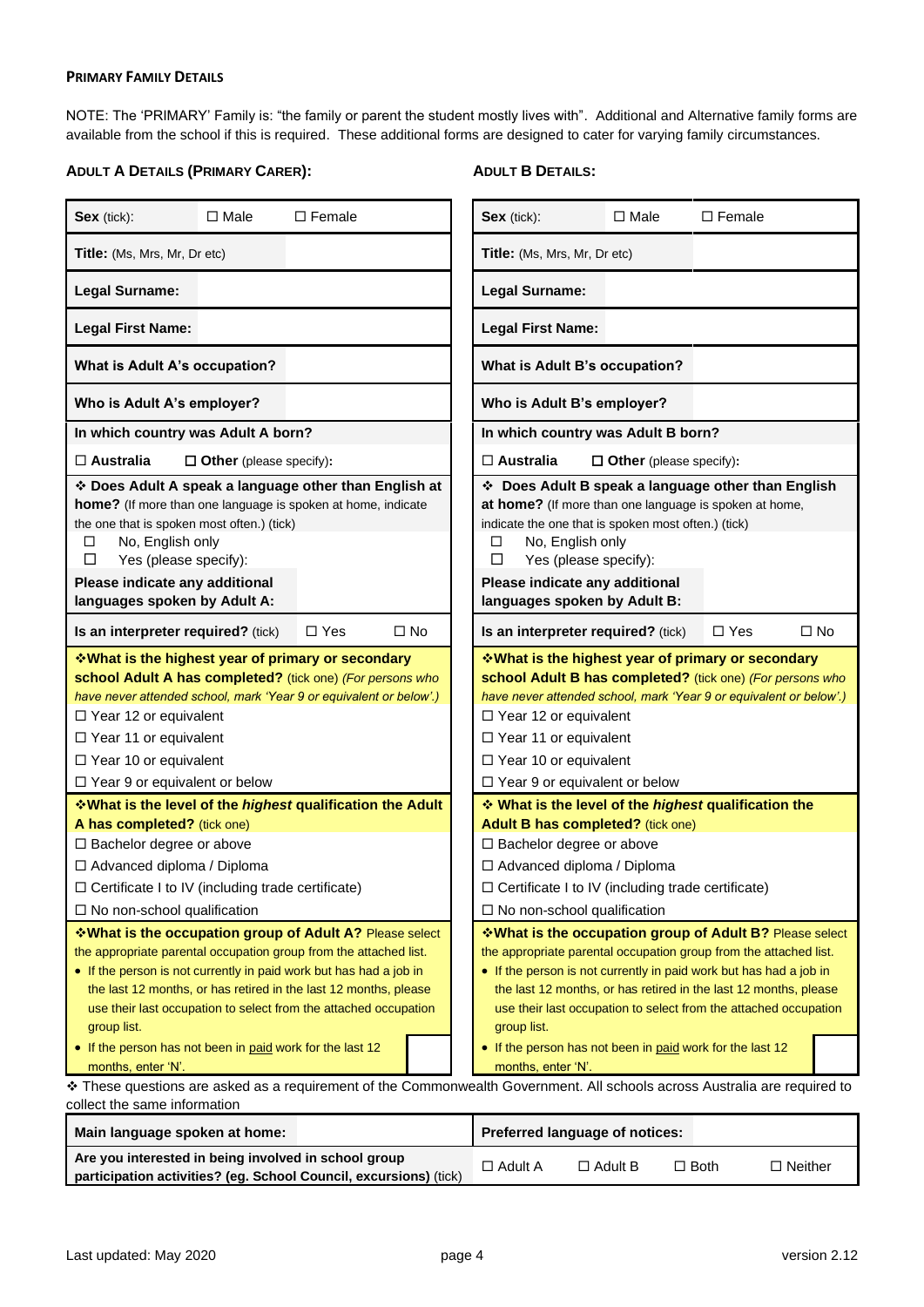### **PRIMARY FAMILY CONTACT DETAILS**

| <b>ADULT A CONTACT DETAILS:</b>                                   | <b>ADULT B CONTACT DETAILS:</b>                                   |
|-------------------------------------------------------------------|-------------------------------------------------------------------|
| <b>Business Hours:</b>                                            | <b>Business Hours:</b>                                            |
| Can we contact Adult A at work?                                   | Can we contact Adult B at work?                                   |
| $\Box$ Yes                                                        | $\Box$ Yes                                                        |
| $\Box$ No                                                         | $\Box$ No                                                         |
| (tick)                                                            | (tick)                                                            |
| Is Adult A usually home during                                    | Is Adult B usually home during                                    |
| $\Box$ No                                                         | $\Box$ Yes                                                        |
| $\Box$ Yes                                                        | $\Box$ No                                                         |
| business hours? (tick)                                            | business hours? (tick)                                            |
| <b>Work Telephone No:</b>                                         | <b>Work Telephone No:</b>                                         |
| <b>Other Work Contact</b>                                         | <b>Other Work Contact</b>                                         |
| information:                                                      | information:                                                      |
| <b>After Hours:</b>                                               | <b>After Hours:</b>                                               |
| Is Adult A usually home AFTER                                     | Is Adult B usually home AFTER                                     |
| $\Box$ Yes                                                        | $\Box$ Yes                                                        |
| $\square$ No                                                      | $\Box$ No                                                         |
| business hours? (tick)                                            | business hours? (tick)                                            |
| <b>Home Telephone No:</b>                                         | <b>Home Telephone No:</b>                                         |
| <b>Other After Hours</b>                                          | <b>Other After Hours</b>                                          |
| <b>Contact Information:</b>                                       | <b>Contact Information:</b>                                       |
| <b>Mobile No:</b>                                                 | <b>Mobile No:</b>                                                 |
| <b>SMS Notifications:</b>                                         | <b>SMS Notifications:</b>                                         |
| $\Box$ Yes                                                        | $\Box$ Yes                                                        |
| $\Box$ No                                                         | $\Box$ No                                                         |
| Adult A's preferred method of contact: (tick one)                 | Adult B's preferred method of contact: (tick one)                 |
| (If Phone is selected, Email shall be used for communication that | (If Phone is selected, Email shall be used for communication that |
| cannot be sent via phone.)                                        | cannot be sent via phone.)                                        |
| $\Box$ Mail                                                       | $\Box$ Email                                                      |
| $\Box$ Email                                                      | $\Box$ Phone                                                      |
| $\Box$ Phone                                                      | $\Box$ Facsimile                                                  |
| $\Box$ Facsimile                                                  | ⊟ Mail                                                            |
| <b>Email address:</b>                                             | <b>Email address:</b>                                             |
| <b>Email Notifications:</b>                                       | <b>Email Notifications:</b>                                       |
| $\Box$ Yes                                                        | $\Box$ Yes                                                        |
| $\square$ No                                                      | $\square$ No                                                      |
| <b>Fax Number:</b>                                                | <b>Fax Number:</b>                                                |

#### **PRIMARY FAMILY MAILING ADDRESS:**

Write "As Above" if the same as Family Home Address

| No. & Street or PO Box |           |  |
|------------------------|-----------|--|
| Suburb:                |           |  |
| State:                 | Postcode: |  |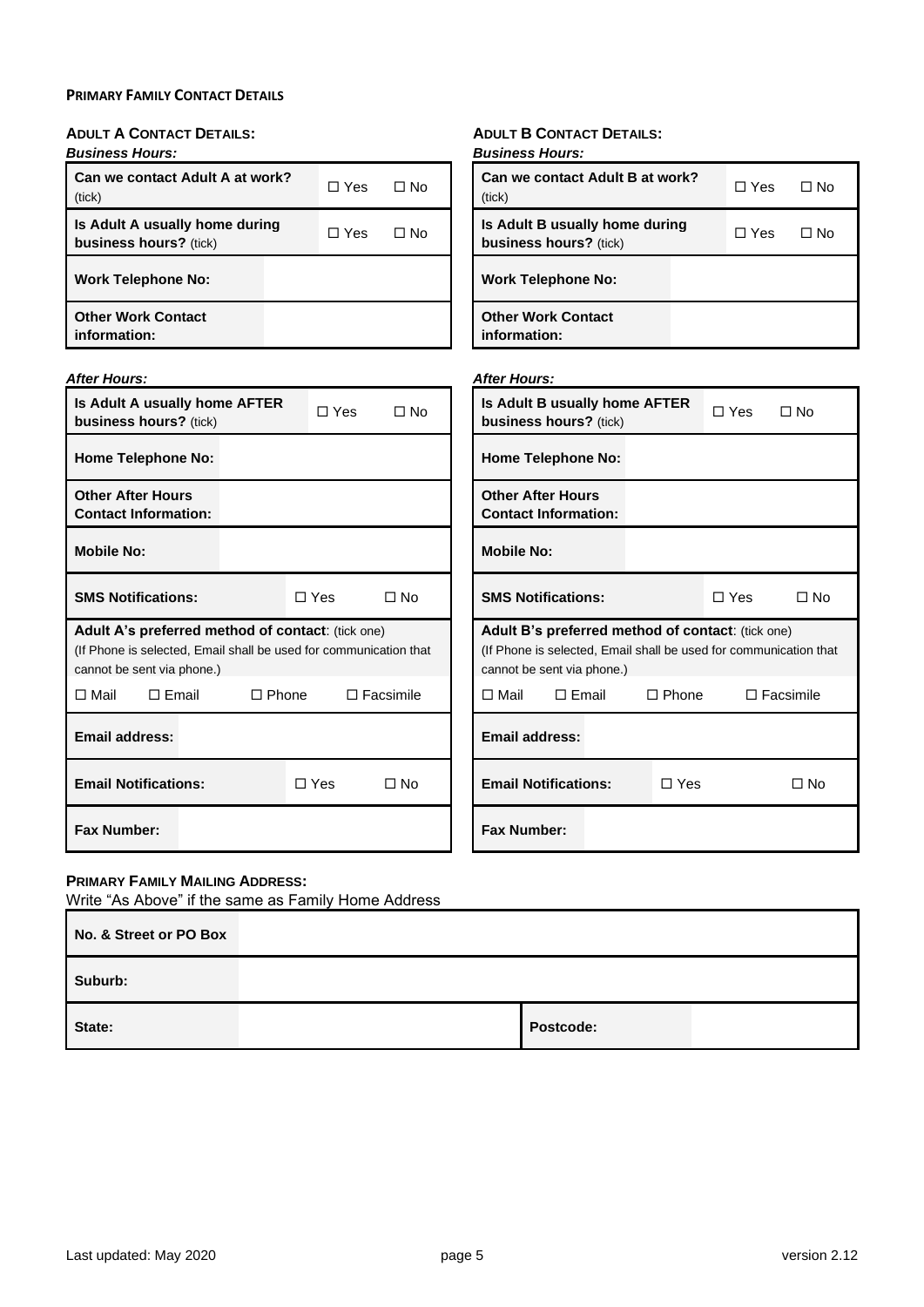| <b>PRIMARY FAMILY DOCTOR DETAILS:</b>         |            |           |                         |                                      |                   |              |  |  |  |
|-----------------------------------------------|------------|-----------|-------------------------|--------------------------------------|-------------------|--------------|--|--|--|
| <b>Doctor's Name</b>                          |            |           | (tick)                  | <b>Individual or Group Practice:</b> | $\Box$ Individual | $\Box$ Group |  |  |  |
| No. & Street or PO Box No.:                   |            |           |                         |                                      |                   |              |  |  |  |
| Suburb:                                       |            |           |                         |                                      |                   |              |  |  |  |
| State:                                        |            |           |                         | Postcode:                            |                   |              |  |  |  |
| <b>Telephone Number</b>                       |            |           |                         | <b>Fax Number</b>                    |                   |              |  |  |  |
| <b>Current Ambulance Subscription: (tick)</b> | $\Box$ Yes | $\Box$ No | <b>Medicare Number:</b> |                                      |                   |              |  |  |  |

#### **PRIMARY FAMILY EMERGENCY CONTACTS:**

|   | <b>Name</b> | <b>Relationship</b><br>(Neighbour, Relative, Friend or Other) | <b>Telephone Contact</b> | Language Spoken<br>(If English Write "E") |
|---|-------------|---------------------------------------------------------------|--------------------------|-------------------------------------------|
|   |             |                                                               |                          |                                           |
| 2 |             |                                                               |                          |                                           |
| 3 |             |                                                               |                          |                                           |
| 4 |             |                                                               |                          |                                           |

#### **PRIMARY FAMILY BILLING ADDRESS:**

#### Write "As Above" if the same as Family Home Address

| No. & Street or PO Box |                                  |                               |           |  |
|------------------------|----------------------------------|-------------------------------|-----------|--|
| Suburb:                |                                  |                               |           |  |
| State:                 |                                  |                               | Postcode: |  |
| <b>Billing Email</b>   | $\Box$ Adult A<br>$\Box$ Adult B | $\Box$ Other (Please Specify) |           |  |

#### **OTHER PRIMARY FAMILY DETAILS**

|                                                       | $\Box$ Parent        | $\Box$ Step-Parent | $\Box$ Adoptive Parent |
|-------------------------------------------------------|----------------------|--------------------|------------------------|
| Relationship of Adult A to Student: (tick one)        | $\Box$ Foster Parent | $\Box$ Host Family | $\Box$ Relative        |
|                                                       | $\Box$ Friend        | $\Box$ Self        | $\Box$ Other           |
|                                                       | $\Box$ Parent        | $\Box$ Step-Parent | $\Box$ Adoptive Parent |
| <b>Relationship of Adult B to Student: (tick one)</b> | $\Box$ Foster Parent | $\Box$ Host Family | $\Box$ Relative        |
|                                                       | $\Box$ Friend        | $\Box$ Self        | $\Box$ Other           |

| The student lives with the Primary Family: (tick one) |          |            |                     |         |  |  |  |
|-------------------------------------------------------|----------|------------|---------------------|---------|--|--|--|
| □ Always                                              | Mostly ⊡ | □ Balanced | $\Box$ Occasionally | ⊟ Never |  |  |  |
|                                                       |          |            |                     |         |  |  |  |

**Send Correspondence addressed to:** (tick one)  $\Box$  Adult A  $\Box$  Adult B  $\Box$  Both Adults  $\Box$  Neither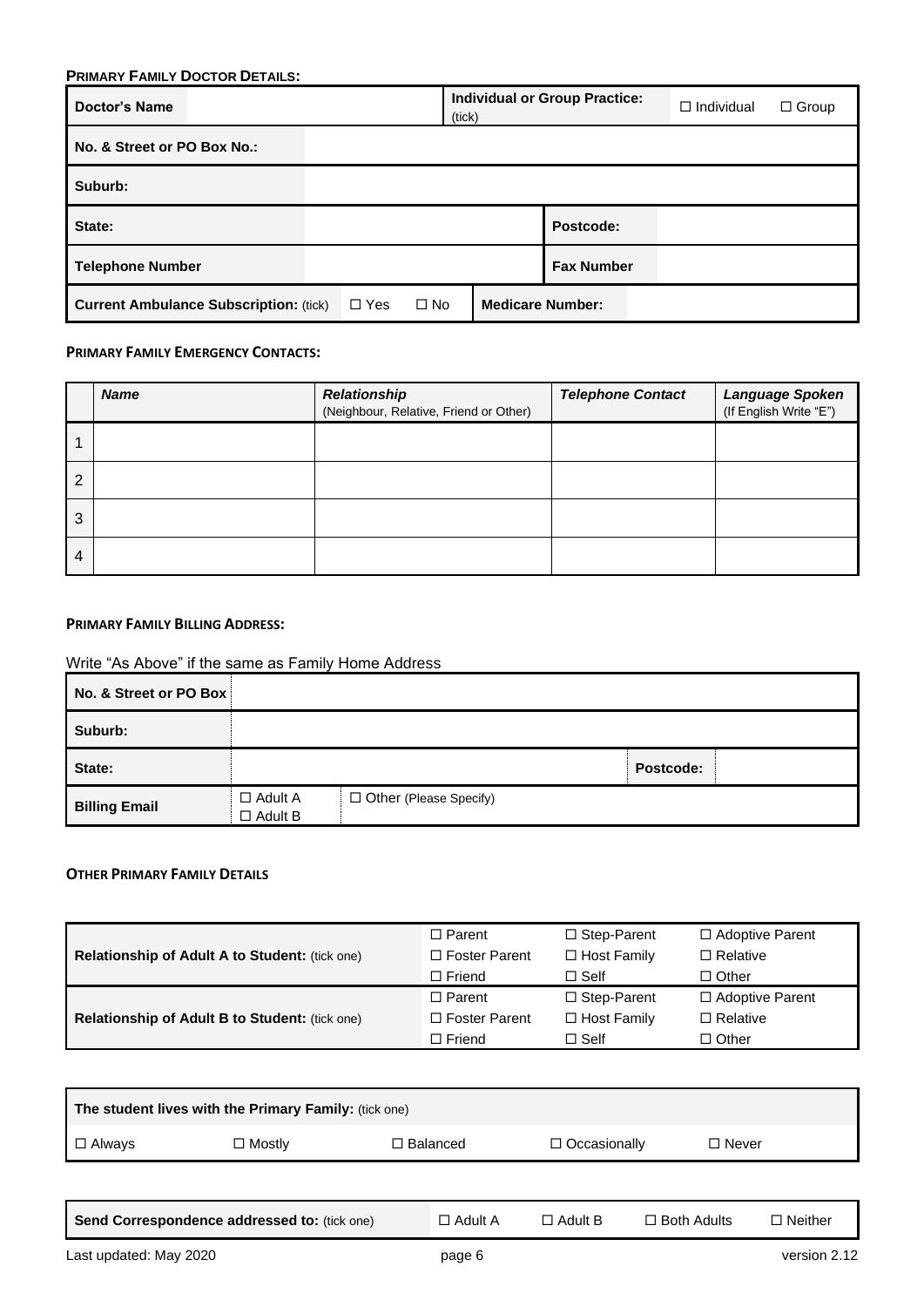| ❖ In which country was the student born?                                                                                                                                                                                                                                                                                                                                                         |                                                                                                                                                                     |                                                                                                                                                                                                                                                                                                                                                                                          |  |  |  |  |
|--------------------------------------------------------------------------------------------------------------------------------------------------------------------------------------------------------------------------------------------------------------------------------------------------------------------------------------------------------------------------------------------------|---------------------------------------------------------------------------------------------------------------------------------------------------------------------|------------------------------------------------------------------------------------------------------------------------------------------------------------------------------------------------------------------------------------------------------------------------------------------------------------------------------------------------------------------------------------------|--|--|--|--|
| $\Box$ Australia                                                                                                                                                                                                                                                                                                                                                                                 | $\Box$ Other (please specify):                                                                                                                                      |                                                                                                                                                                                                                                                                                                                                                                                          |  |  |  |  |
| Date of arrival in Australia OR Date of return to Australia: (dd-mm-yyyy)<br>$\frac{1}{2}$ $\frac{1}{2}$ $\frac{1}{2}$ $\frac{1}{2}$ $\frac{1}{2}$ $\frac{1}{2}$ $\frac{1}{2}$ $\frac{1}{2}$ $\frac{1}{2}$ $\frac{1}{2}$ $\frac{1}{2}$ $\frac{1}{2}$ $\frac{1}{2}$ $\frac{1}{2}$ $\frac{1}{2}$ $\frac{1}{2}$ $\frac{1}{2}$ $\frac{1}{2}$ $\frac{1}{2}$ $\frac{1}{2}$ $\frac{1}{2}$ $\frac{1}{2}$ |                                                                                                                                                                     |                                                                                                                                                                                                                                                                                                                                                                                          |  |  |  |  |
|                                                                                                                                                                                                                                                                                                                                                                                                  | What is the Residential Status of the student? (tick)                                                                                                               | $\Box$ Temporary<br>$\Box$ Permanent                                                                                                                                                                                                                                                                                                                                                     |  |  |  |  |
| <b>Basis of Australian Residency:</b>                                                                                                                                                                                                                                                                                                                                                            |                                                                                                                                                                     |                                                                                                                                                                                                                                                                                                                                                                                          |  |  |  |  |
| □ Eligible for Australian Passport<br>$\Box$ Holds Australian Passport                                                                                                                                                                                                                                                                                                                           |                                                                                                                                                                     |                                                                                                                                                                                                                                                                                                                                                                                          |  |  |  |  |
| □ Holds Permanent Residency Visa                                                                                                                                                                                                                                                                                                                                                                 |                                                                                                                                                                     |                                                                                                                                                                                                                                                                                                                                                                                          |  |  |  |  |
| Visa Sub Class:                                                                                                                                                                                                                                                                                                                                                                                  |                                                                                                                                                                     | $\frac{1}{\sqrt{2}}$ , $\frac{1}{\sqrt{2}}$ , $\frac{1}{\sqrt{2}}$ , $\frac{1}{\sqrt{2}}$ , $\frac{1}{\sqrt{2}}$ , $\frac{1}{\sqrt{2}}$ , $\frac{1}{\sqrt{2}}$ , $\frac{1}{\sqrt{2}}$ , $\frac{1}{\sqrt{2}}$ , $\frac{1}{\sqrt{2}}$ , $\frac{1}{\sqrt{2}}$ , $\frac{1}{\sqrt{2}}$ , $\frac{1}{\sqrt{2}}$ , $\frac{1}{\sqrt{2}}$ , $\frac{1}{\sqrt{2}}$<br>Visa Expiry Date: (dd-mm-yyyy) |  |  |  |  |
|                                                                                                                                                                                                                                                                                                                                                                                                  | Visa Statistical Code: (Required for some sub-classes)                                                                                                              |                                                                                                                                                                                                                                                                                                                                                                                          |  |  |  |  |
|                                                                                                                                                                                                                                                                                                                                                                                                  | <b>International Student ID</b> : (Not required for exchange students)                                                                                              |                                                                                                                                                                                                                                                                                                                                                                                          |  |  |  |  |
|                                                                                                                                                                                                                                                                                                                                                                                                  | ◆ Does the student speak a language other than English at home? (tick)<br>(If more than one language is spoken at home, indicate the one that is spoken most often) |                                                                                                                                                                                                                                                                                                                                                                                          |  |  |  |  |
| $\Box$ No, English only                                                                                                                                                                                                                                                                                                                                                                          | $\Box$ Yes (please specify):                                                                                                                                        |                                                                                                                                                                                                                                                                                                                                                                                          |  |  |  |  |
|                                                                                                                                                                                                                                                                                                                                                                                                  | Does the student speak English? (tick)                                                                                                                              | $\Box$ Yes<br>$\Box$ No                                                                                                                                                                                                                                                                                                                                                                  |  |  |  |  |
|                                                                                                                                                                                                                                                                                                                                                                                                  | Is the student of Aboriginal or Torres Strait Islander origin? (tick one)                                                                                           |                                                                                                                                                                                                                                                                                                                                                                                          |  |  |  |  |
| $\square$ No                                                                                                                                                                                                                                                                                                                                                                                     |                                                                                                                                                                     | □ Yes, Aboriginal                                                                                                                                                                                                                                                                                                                                                                        |  |  |  |  |
| □ Yes, Torres Strait Islander                                                                                                                                                                                                                                                                                                                                                                    |                                                                                                                                                                     | □ Yes, Both Aboriginal & Torres Strait Islander                                                                                                                                                                                                                                                                                                                                          |  |  |  |  |
| What is the student's living arrangements? (tick one):                                                                                                                                                                                                                                                                                                                                           |                                                                                                                                                                     |                                                                                                                                                                                                                                                                                                                                                                                          |  |  |  |  |
| $\Box$ At home with TWO Parents/ Guardians<br>$\Box$ State Arranged Out of Home Care # (See Note)                                                                                                                                                                                                                                                                                                |                                                                                                                                                                     |                                                                                                                                                                                                                                                                                                                                                                                          |  |  |  |  |
|                                                                                                                                                                                                                                                                                                                                                                                                  | $\Box$ At home with ONE Parent/ Guardian<br>□ Homeless Youth                                                                                                        |                                                                                                                                                                                                                                                                                                                                                                                          |  |  |  |  |
| $\Box$ Independent                                                                                                                                                                                                                                                                                                                                                                               |                                                                                                                                                                     |                                                                                                                                                                                                                                                                                                                                                                                          |  |  |  |  |

# State Arranged Out of Home Care - Students who have been subject to protective intervention by the Department of Human Services and live in alternative care arrangements away from their parents. These DHS-facilitated care arrangements include living with relatives or friends (kith and kin), living with non-relative families (foster families or adolescent community placements) and living in residential care units with rostered care staff.

**Note:** Special Schools – please go to section "Travel Details for Special Schools" to enter transport details.

| <b>Beginning of journey to school:</b><br>Map Type |                   |  |                 |                                   | Melway / VicRoads / Country Fire Authority / Other |  |  |  |
|----------------------------------------------------|-------------------|--|-----------------|-----------------------------------|----------------------------------------------------|--|--|--|
| <b>Map Number</b>                                  | X Reference       |  |                 |                                   | Y Reference                                        |  |  |  |
| Usual mode of transport to school: (tick)          |                   |  |                 |                                   |                                                    |  |  |  |
| $\Box$ Walking                                     | $\Box$ School Bus |  | $\square$ Train | $\Box$ Driven                     | $\Box$ Taxi                                        |  |  |  |
| $\Box$ Bicycle<br>$\Box$ Public Bus                |                   |  | $\Box$ Tram     | $\Box$ Self Driven                | $\Box$ Other                                       |  |  |  |
| If student drives themself to school:              | Car Reg. No.      |  |                 | Distance to School in kilometres: |                                                    |  |  |  |

❖ These questions are asked as a requirement of the Commonwealth Government. All schools across Australia are required to collect the same information.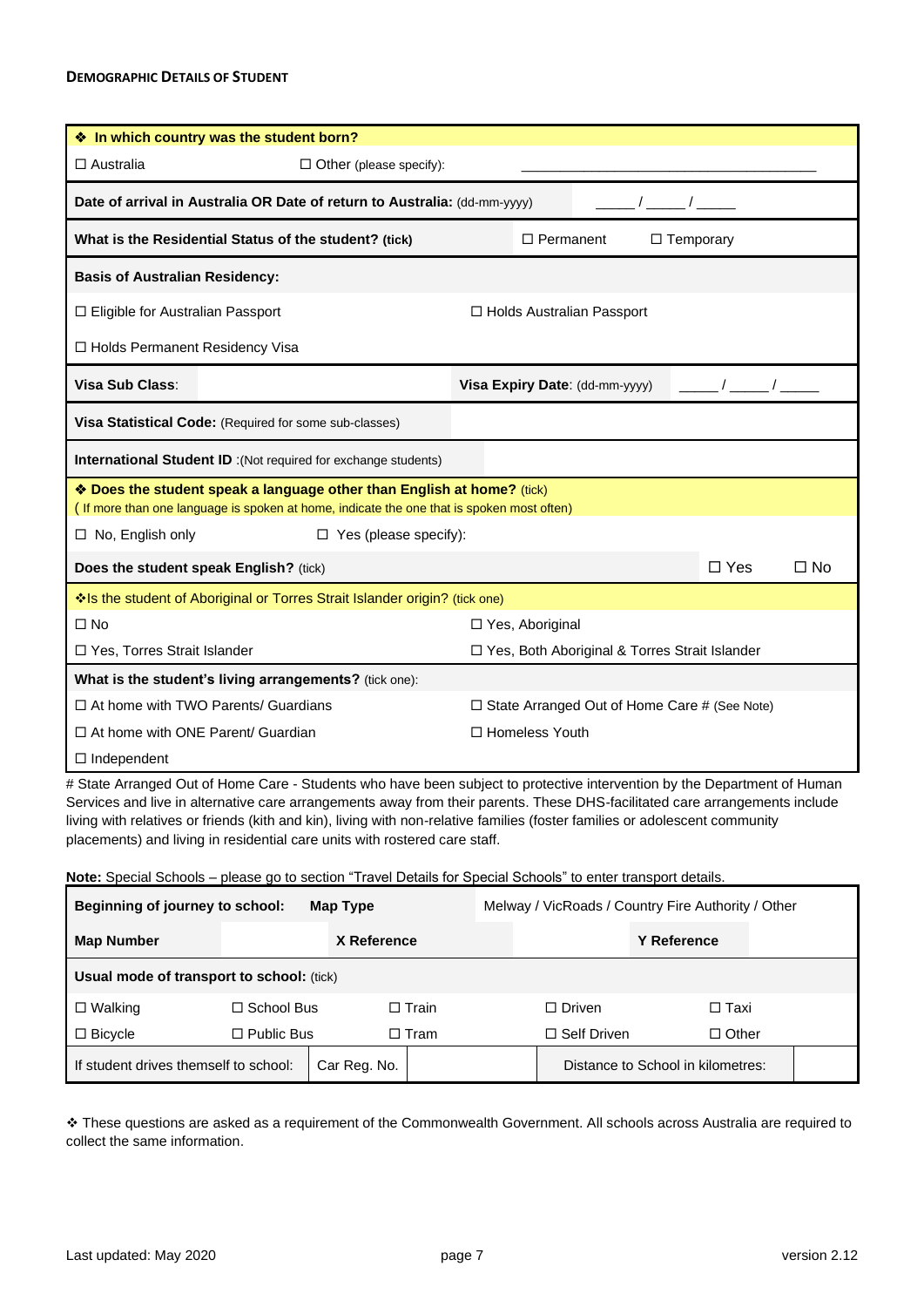| Date of first enrolment in an Australian School:                                                                            |  |                                                                      |                |                            |            |           |            |           |
|-----------------------------------------------------------------------------------------------------------------------------|--|----------------------------------------------------------------------|----------------|----------------------------|------------|-----------|------------|-----------|
| Name of previous School/Kinder:                                                                                             |  |                                                                      |                |                            |            |           |            |           |
| Years of previous education:                                                                                                |  | What was the language of the<br>student's previous education?        |                |                            |            |           |            |           |
| Does the student have a Victorian Student Number (VSN)?                                                                     |  |                                                                      |                |                            |            |           |            |           |
| Yes.<br>Yes, but the VSN is unknown<br>$\Box$ No. The student has never been<br>п<br>П.<br>issued a VSN.<br>Please specify: |  |                                                                      |                |                            |            |           |            |           |
| Years of interruption to education:                                                                                         |  |                                                                      | $year?$ (tick) | Is the student repeating a | $\Box$ Yes |           | $\Box$ No  |           |
| Will the student be attending this school full time? (tick)                                                                 |  |                                                                      |                |                            | $\Box$ Yes |           | $\Box$ No  |           |
| If No, what will be the time fraction that the student will be attending this school? (i.e: $0.8 = 4$ days/week)            |  |                                                                      |                |                            |            |           |            |           |
| <b>Other school Name:</b>                                                                                                   |  | Time fraction:<br>Enrolled:<br>$\Omega$ .<br>$\Box$ Yes<br>$\Box$ No |                |                            |            |           |            |           |
| <b>Other school Name:</b>                                                                                                   |  |                                                                      |                | Time fraction:             | $\Omega$ . | Enrolled: | $\Box$ Yes | $\Box$ No |

#### **CONDITIONAL ENROLMENT DETAILS**

In some circumstances a child may be enrolled conditionally, particularly if the required enrolment documentation to determine the shared parental responsibility arrangements for a child is not provided. Please refer to the School Policy & Advisory Guide's Admission page for more information

[\(http://www.education.vic.gov.au/school/principals/spag/participation/Pages/admission.aspx\)](http://www.education.vic.gov.au/school/principals/spag/participation/Pages/admission.aspx).

| <b>Enrolment conditions</b> |  |  |
|-----------------------------|--|--|
|                             |  |  |
|                             |  |  |
|                             |  |  |

#### **OFFICE USE ONLY**

| Has the documentation been provided and retained on school<br>records? | ⊟ Yes | $\Box$ No |
|------------------------------------------------------------------------|-------|-----------|
| Have the conditions been met to complete the enrolment?                | ∃ Yes | $\Box$ No |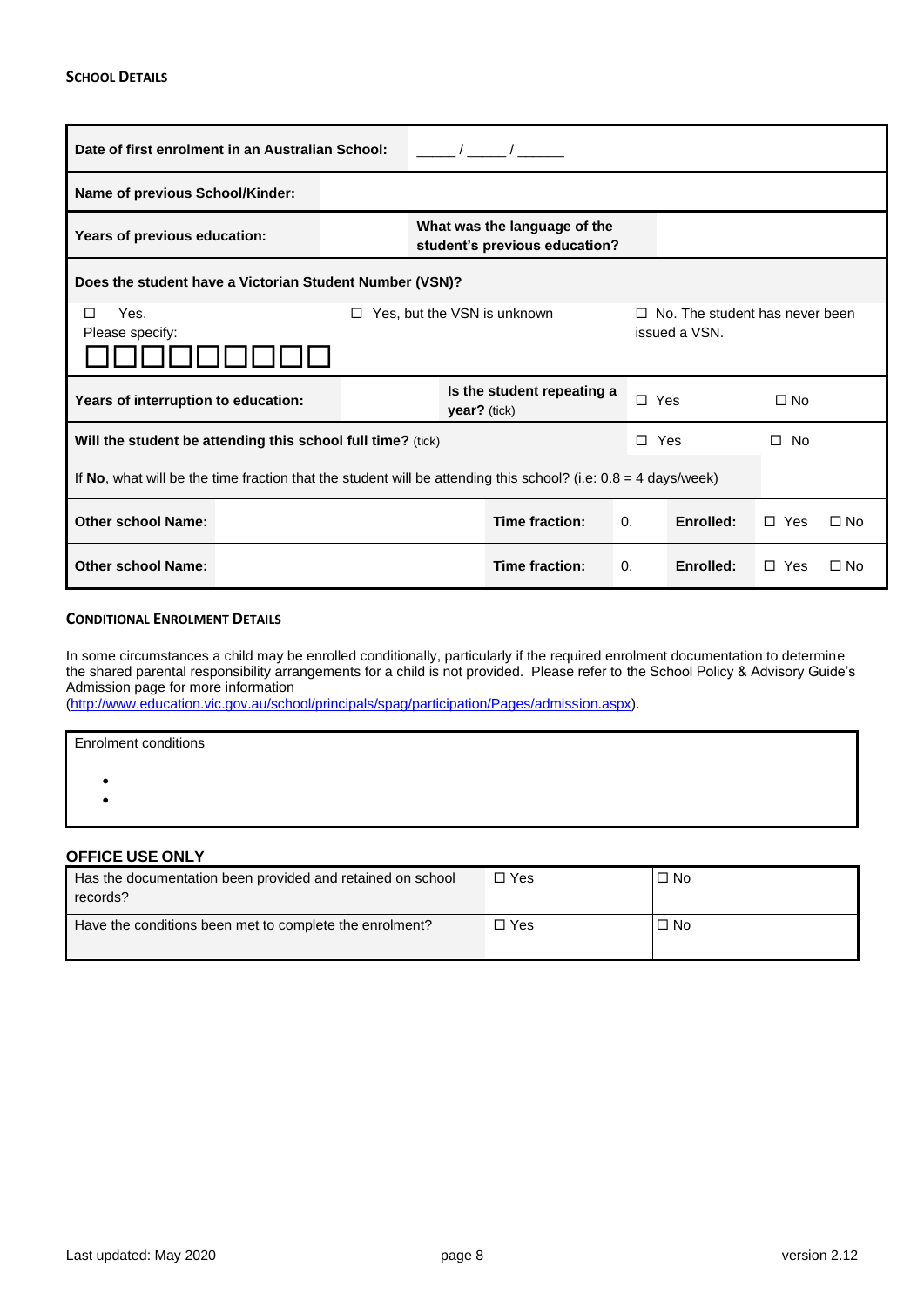#### **STUDENT ACCESS OR ACTIVITY RESTRICTIONS DETAILS**

| Is the student at risk?                          |                                                        | $\Box$ Yes                                                                                                                    |               | $\square$ No                                                                          |                         |
|--------------------------------------------------|--------------------------------------------------------|-------------------------------------------------------------------------------------------------------------------------------|---------------|---------------------------------------------------------------------------------------|-------------------------|
| Is there an Access Alert for the student? (tick) |                                                        | $\Box$ Yes (If Yes, then complete the<br>following questions and present a<br>current copy of the document to the<br>school.) |               | $\Box$ No (If No, move to the immunisation<br>/ medical condition details questions.) |                         |
| <b>Access Type: (tick)</b>                       | $\Box$ Parenting Order                                 | $\Box$ Parenting Plan                                                                                                         | П             | <b>Intervention Order</b>                                                             | $\Box$ Protection Order |
|                                                  | $\Box$ Informal Carer Stat Dec                         | $\Box$ DHHS<br>Authorisation                                                                                                  | Program Order | $\Box$ Witness Protection                                                             | $\Box$ Other            |
| <b>Describe any Access Restriction:</b>          |                                                        |                                                                                                                               |               |                                                                                       |                         |
|                                                  | Is there an Activity Alert for the student? (tick)     | $\Box$ Yes                                                                                                                    |               | $\square$ No                                                                          |                         |
|                                                  | If Yes, then describe the Activity Restriction:        |                                                                                                                               |               |                                                                                       |                         |
| <b>OFFICE USE ONLY</b>                           |                                                        |                                                                                                                               |               |                                                                                       |                         |
|                                                  | Current custody document placed on student file? □ Yes |                                                                                                                               |               | $\square$ No                                                                          |                         |
|                                                  |                                                        |                                                                                                                               |               |                                                                                       |                         |

In the event of illness or injury to my child whilst at school, on an excursion, or travelling to or from school; I authorise the Principal or teacher-in-charge of my child, where the Principal or teacher-in-charge is unable to contact me, or it is otherwise impracticable to contact me to: (cross out any unacceptable statement)

- consent to my child receiving such medical or surgical attention as may be deemed necessary by a medical practitioner,
- **■** administer such first aid as the Principal or staff member may judge to be reasonably necessary.

|  | Signature of Parent/Guardian: |
|--|-------------------------------|
|--|-------------------------------|

 $S = \frac{S}{S}$  Date: \_\_\_\_\_ / \_\_\_\_\_ / \_\_\_\_\_\_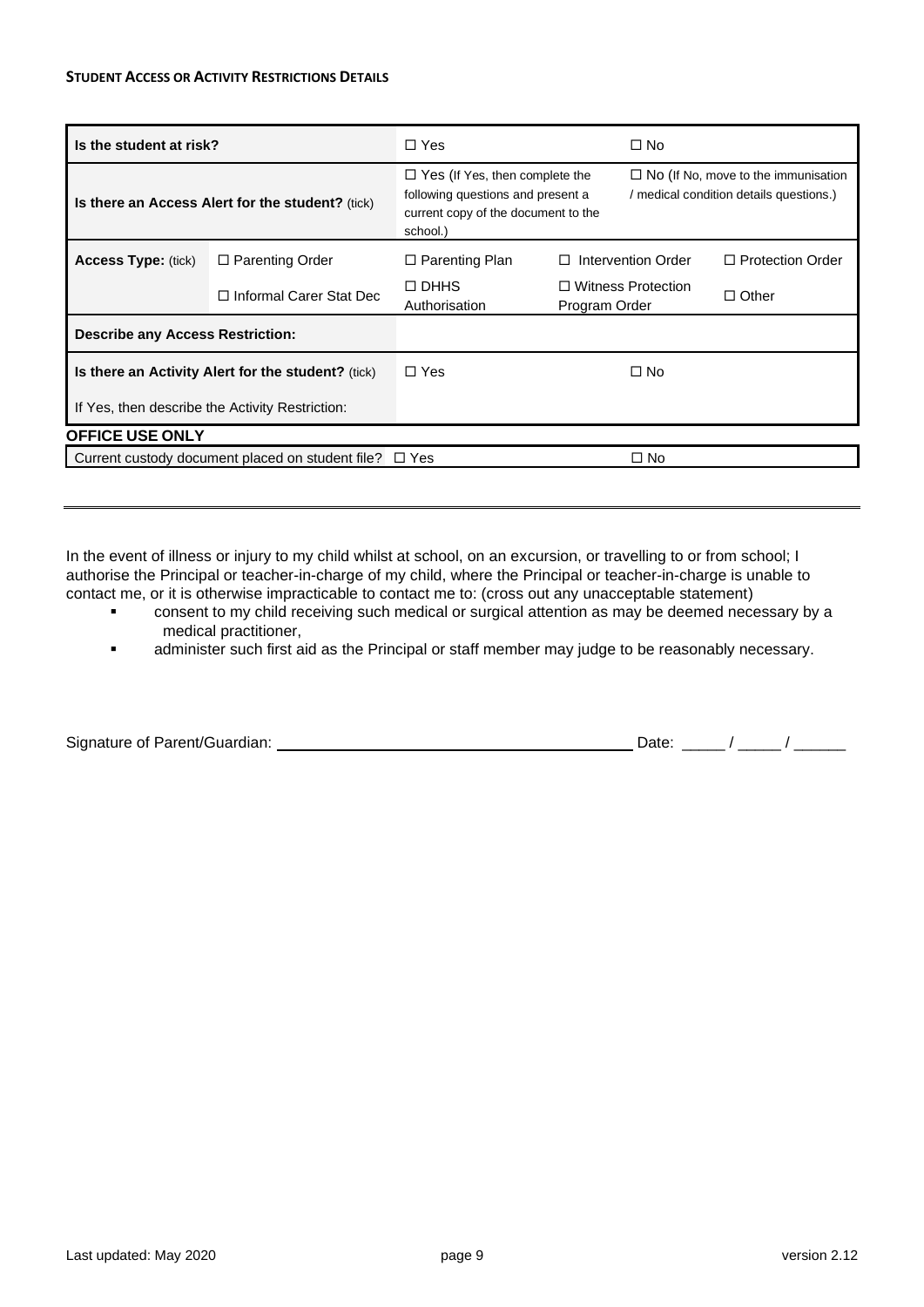#### **STUDENT MEDICAL DETAILS**

#### **MEDICAL CONDITION DETAILS:**

| Does the student suffer from any of the                                                                     | Hearing: | ∃ Yes | oИ ⊏ | Vision    | Yes   | l No |
|-------------------------------------------------------------------------------------------------------------|----------|-------|------|-----------|-------|------|
| following impairments? (tick)                                                                               | Speech:  | ∏ Yes | □ No | Mobility: | ∃ Yes | l No |
| <b>Does the student suffer from Asthma?</b> (tick) If No, please go to the Other Medical Conditions section |          |       |      |           |       | No.  |

**Does the student suffer from Asthma?** (tick) If No, please go to the Other Medical Conditions section  $\Box$  Yes  $\Box$  No **ASTHMA MEDICAL CONDITION DETAILS:** Answer the following questions **ONLY** if the student suffers from any asthma medical conditions. **Please indicate if the student suffers from any of the following symptoms:** (tick) **If my child displays any of these symptoms please:** (tick) □ Cough Inform Doctor Inform Doctor コYes □ No □ Difficulty Breathing <br>
Inform Emergency Contact 
□ Yes □ No  $\Box$  Wheeze  $\Box$  No  $\Box$  Yes  $\Box$  No  $\square$  Exhibits symptoms after exertion  $\square$  Other Medical Action  $\square$  Yes  $\square$  No  $\Box$  Tight Chest  $\Box$  Tight Chest **Has an Asthma Management Plan been provided to School?** Yes No **Does the student take medication?** (tick)  $\Box$  Yes  $\Box$  No **Name of medication taken: Is the medication taken regularly by the student (preventive) or only in response to symptoms?** (tick)  $\Box$  Preventative  $\Box$  Response **Indicate the usual dosage of medication taken: Indicate how frequently the medication is taken: Medication is usually administered by:** (tick)  $\square$  Student  $\square$  Nurse  $\square$  Teacher  $\square$  Other **Medication is stored:** (tick) with Student with Nurse Fridge in Staff Room Elsewhere **Dosage time Reminder required?** (tick) □ Yes □ No **Poison Rating** 

#### **OTHER MEDICAL CONDITIONS**

| (More copies of the other medical condition forms are available on request from the school.) |                                                                          |                                  |                     |                             |                      |                 |              |
|----------------------------------------------------------------------------------------------|--------------------------------------------------------------------------|----------------------------------|---------------------|-----------------------------|----------------------|-----------------|--------------|
|                                                                                              | Does the student have any other medical condition? (tick)                |                                  |                     |                             |                      | $\Box$ Yes      | $\square$ No |
| If yes, please specify:                                                                      |                                                                          |                                  |                     |                             |                      |                 |              |
| Symptoms:                                                                                    |                                                                          |                                  |                     |                             |                      |                 |              |
| If my child displays any of the symptoms above please: (tick)                                |                                                                          |                                  |                     |                             |                      |                 |              |
| Inform Doctor                                                                                |                                                                          | $\Box$ Yes                       | $\square$ No        | Inform Emergency Contact    |                      | $\Box$ Yes      | $\square$ No |
| <b>Administer Medication</b>                                                                 |                                                                          | $\Box$ Yes                       | $\square$ No        | <b>Other Medical Action</b> |                      | $\Box$ Yes      | $\square$ No |
|                                                                                              |                                                                          |                                  |                     | If yes, please specify:     |                      |                 |              |
|                                                                                              | <b>Does the student take medication?</b> (tick)                          | $\Box$ Yes                       | $\square$ No        | Name of medication taken:   |                      |                 |              |
| response to symptoms? (tick)                                                                 | Is the medication taken regularly by the student (preventive) or only in |                                  |                     |                             | □ Preventative       | $\Box$ Response |              |
| Indicate the usual dosage of                                                                 |                                                                          |                                  |                     | Indicate how frequently the |                      |                 |              |
| medication taken:                                                                            |                                                                          |                                  |                     | medication is taken:        |                      |                 |              |
| Medication is usually administered by: (tick)                                                |                                                                          |                                  | $\Box$ Student      | $\Box$ Nurse                | П<br>Teacher         | $\Box$ Other    |              |
| $\Box$ with Student<br><b>Medication is stored: (tick)</b>                                   |                                                                          |                                  | □with Nurse<br>Room | $\Box$ Fridge in Staff      | $\Box$ Elsewhere     |                 |              |
| Dosage time                                                                                  |                                                                          | <b>Reminder required?</b> (tick) | $\Box$ Yes          | $\square$ No                | <b>Poison Rating</b> |                 |              |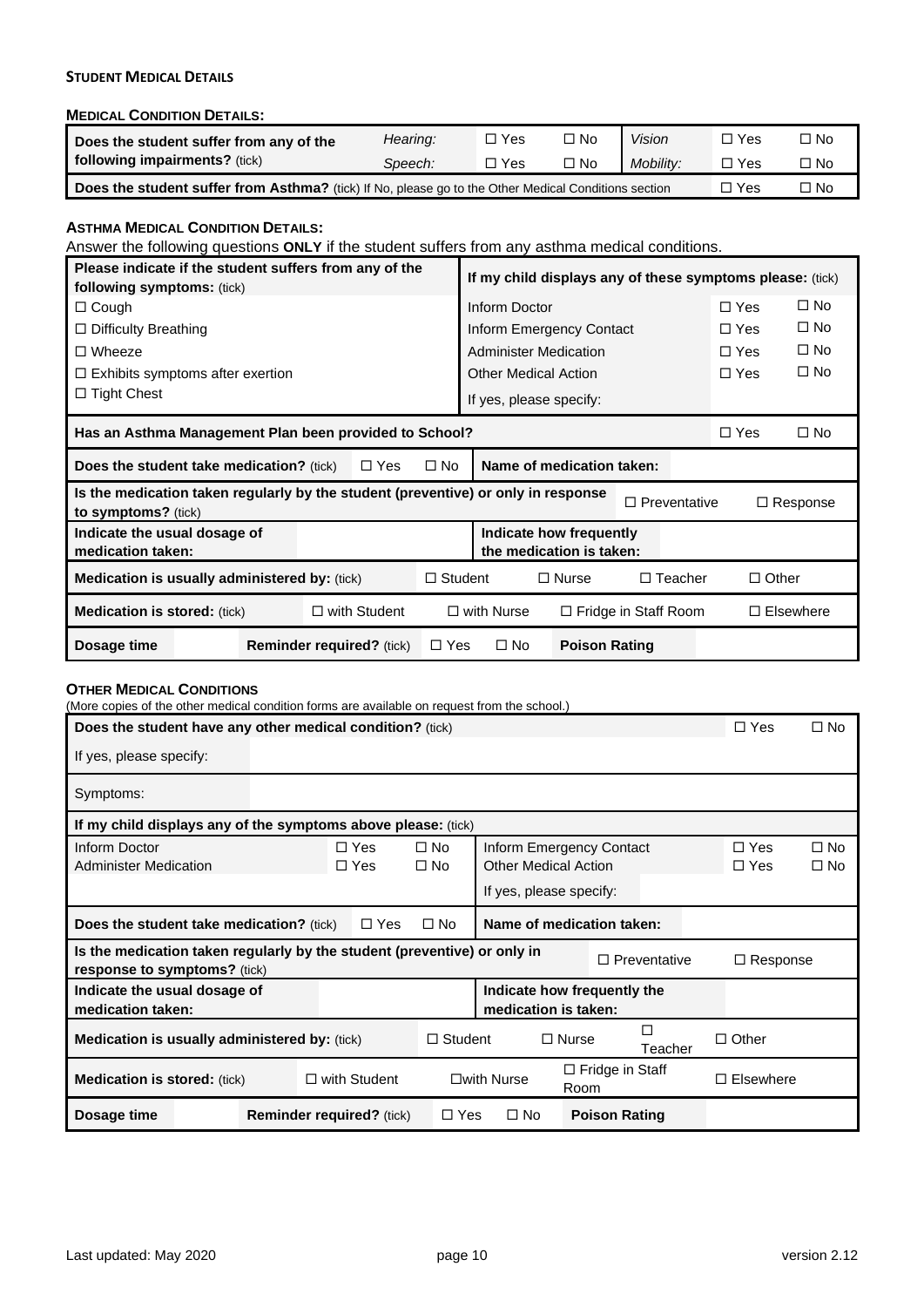#### **STUDENT DOCTOR DETAILS**

The following details should **only** be provided if **this** student has a Doctor and/or Medicare number different to the Primary Family.

| <b>Doctor's Name:</b>                |                   |                   |              |
|--------------------------------------|-------------------|-------------------|--------------|
| Individual or Group Practice: (tick) |                   | $\Box$ Individual | $\Box$ Group |
| No. & Street or PO Box No.:          |                   |                   |              |
| Suburb:                              |                   |                   |              |
| State:                               | Postcode:         |                   |              |
| <b>Telephone Number</b>              | <b>Fax Number</b> |                   |              |
| <b>Student Medicare Number:</b>      |                   |                   |              |

#### **STUDENT EMERGENCY CONTACTS**

This section should **ONLY** be filled out if **THIS** student has emergency contacts other than the Prime Family Emergency Contacts.

|   | <b>Name</b> | <b>Relationship</b><br>(Neighbour, Relative, Friend or Other) | Language Spoken<br>(If English Write "E") | <b>Telephone Contact</b> |
|---|-------------|---------------------------------------------------------------|-------------------------------------------|--------------------------|
|   |             |                                                               |                                           |                          |
| റ |             |                                                               |                                           |                          |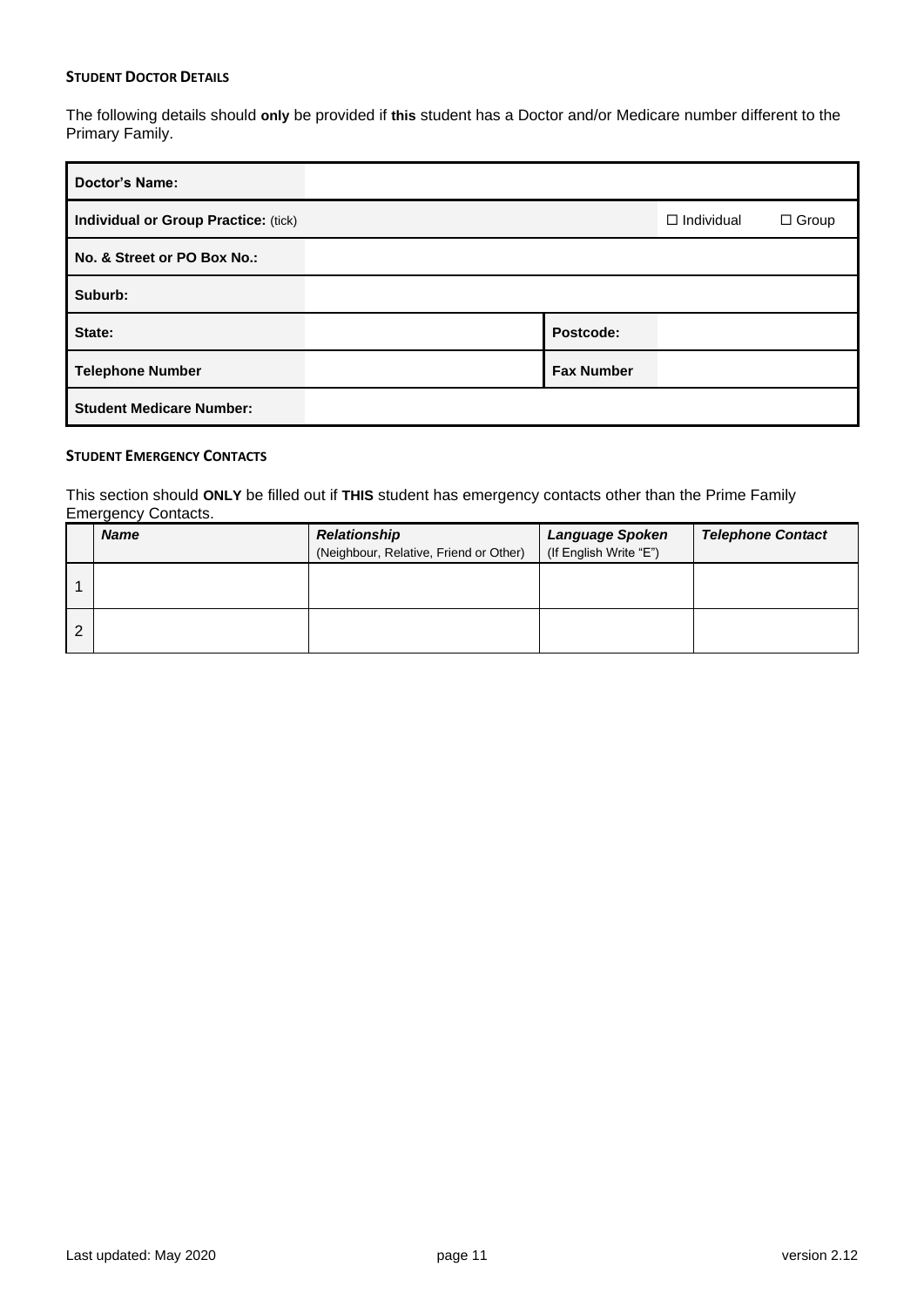#### **TRAVEL DETAILS FOR SPECIAL SCHOOLS**

| How will the student travel to school? (tick)                                                                                                                                                                                                                                                                                                          |                                                                                          |                                |                                                                                                                                                                                                                                                                                                                                                                                                                                   |                                            |
|--------------------------------------------------------------------------------------------------------------------------------------------------------------------------------------------------------------------------------------------------------------------------------------------------------------------------------------------------------|------------------------------------------------------------------------------------------|--------------------------------|-----------------------------------------------------------------------------------------------------------------------------------------------------------------------------------------------------------------------------------------------------------------------------------------------------------------------------------------------------------------------------------------------------------------------------------|--------------------------------------------|
| $\square$ Walk                                                                                                                                                                                                                                                                                                                                         | $\Box$ Bicycle                                                                           | $\square$ Train<br>$\Box$ Tram |                                                                                                                                                                                                                                                                                                                                                                                                                                   |                                            |
| $\Box$ School Bus                                                                                                                                                                                                                                                                                                                                      | $\Box$ Public Bus                                                                        | $\Box$ Public Taxi             |                                                                                                                                                                                                                                                                                                                                                                                                                                   | $\Box$ Driven by parent/carer              |
| First date of travel? (tick)                                                                                                                                                                                                                                                                                                                           | □ Next school year                                                                       |                                |                                                                                                                                                                                                                                                                                                                                                                                                                                   | Alternate date: (dd-mm-yyyy) _____/ _____/ |
|                                                                                                                                                                                                                                                                                                                                                        | Is the student applying to travel on a school bus or for other travel assistance? (tick) |                                |                                                                                                                                                                                                                                                                                                                                                                                                                                   |                                            |
| $\Box$ Yes                                                                                                                                                                                                                                                                                                                                             |                                                                                          | $\Box$ No                      |                                                                                                                                                                                                                                                                                                                                                                                                                                   |                                            |
| Type of travel assistance requested?<br>(completion of additional form required)                                                                                                                                                                                                                                                                       |                                                                                          |                                |                                                                                                                                                                                                                                                                                                                                                                                                                                   |                                            |
| □ Access to School Bus                                                                                                                                                                                                                                                                                                                                 | □ Conveyance Allowance                                                                   |                                |                                                                                                                                                                                                                                                                                                                                                                                                                                   |                                            |
| If by School Bus, please advise local bus stop if known:                                                                                                                                                                                                                                                                                               |                                                                                          |                                |                                                                                                                                                                                                                                                                                                                                                                                                                                   |                                            |
| Landmark:                                                                                                                                                                                                                                                                                                                                              | Map Type:                                                                                |                                | $\boldsymbol{\mathsf{X}}$ and $\boldsymbol{\mathsf{X}}$ and $\boldsymbol{\mathsf{X}}$ and $\boldsymbol{\mathsf{X}}$ and $\boldsymbol{\mathsf{X}}$ and $\boldsymbol{\mathsf{X}}$ and $\boldsymbol{\mathsf{X}}$ and $\boldsymbol{\mathsf{X}}$ and $\boldsymbol{\mathsf{X}}$ and $\boldsymbol{\mathsf{X}}$ and $\boldsymbol{\mathsf{X}}$ and $\boldsymbol{\mathsf{X}}$ and $\boldsymbol{\mathsf{X}}$ and $\boldsymbol{\mathsf{X}}$ a | $Y \sim$                                   |
| <b>Assisted Mobility (if applicable):</b>                                                                                                                                                                                                                                                                                                              |                                                                                          |                                |                                                                                                                                                                                                                                                                                                                                                                                                                                   |                                            |
| $\square$ Walker<br>If applicable, specify the student's mode of assisted mobility.<br>$\Box$ Wheelchair                                                                                                                                                                                                                                               |                                                                                          |                                |                                                                                                                                                                                                                                                                                                                                                                                                                                   |                                            |
|                                                                                                                                                                                                                                                                                                                                                        | <b>Comments relevant to travel:</b>                                                      |                                |                                                                                                                                                                                                                                                                                                                                                                                                                                   |                                            |
| <b>Office Use Only:</b>                                                                                                                                                                                                                                                                                                                                |                                                                                          |                                |                                                                                                                                                                                                                                                                                                                                                                                                                                   |                                            |
|                                                                                                                                                                                                                                                                                                                                                        | Can the student Individual Learning Plan (ILP) include travel training?                  |                                | $\Box$ Yes                                                                                                                                                                                                                                                                                                                                                                                                                        | $\Box$ No                                  |
| Is the student attending their nearest school?                                                                                                                                                                                                                                                                                                         |                                                                                          |                                | $\Box$ Yes                                                                                                                                                                                                                                                                                                                                                                                                                        | $\Box$ No                                  |
| special school)?                                                                                                                                                                                                                                                                                                                                       | Does the student reside in Designated Transport Area (DTA) (if attending                 |                                | $\Box$ Yes                                                                                                                                                                                                                                                                                                                                                                                                                        | $\Box$ No                                  |
|                                                                                                                                                                                                                                                                                                                                                        | Can the student be accommodated on existing route (if applicable)?                       |                                | $\Box$ Yes                                                                                                                                                                                                                                                                                                                                                                                                                        | $\Box$ No                                  |
| <b>Pick-up Point:</b>                                                                                                                                                                                                                                                                                                                                  |                                                                                          |                                | Map Ref:                                                                                                                                                                                                                                                                                                                                                                                                                          | Time AM:                                   |
| <b>Set Down Point:</b>                                                                                                                                                                                                                                                                                                                                 |                                                                                          |                                | Map Ref:                                                                                                                                                                                                                                                                                                                                                                                                                          | Time PM:                                   |
| NOTE: Students residing in Rural/Regional Victoria or attending special schools may be entitled to receive transport assistance.<br>The Department may give access to a school bus service or pay a conveyance allowance to assist with the cost of travel.<br>Information on eligibility and the application process can be obtained from the school. |                                                                                          |                                |                                                                                                                                                                                                                                                                                                                                                                                                                                   |                                            |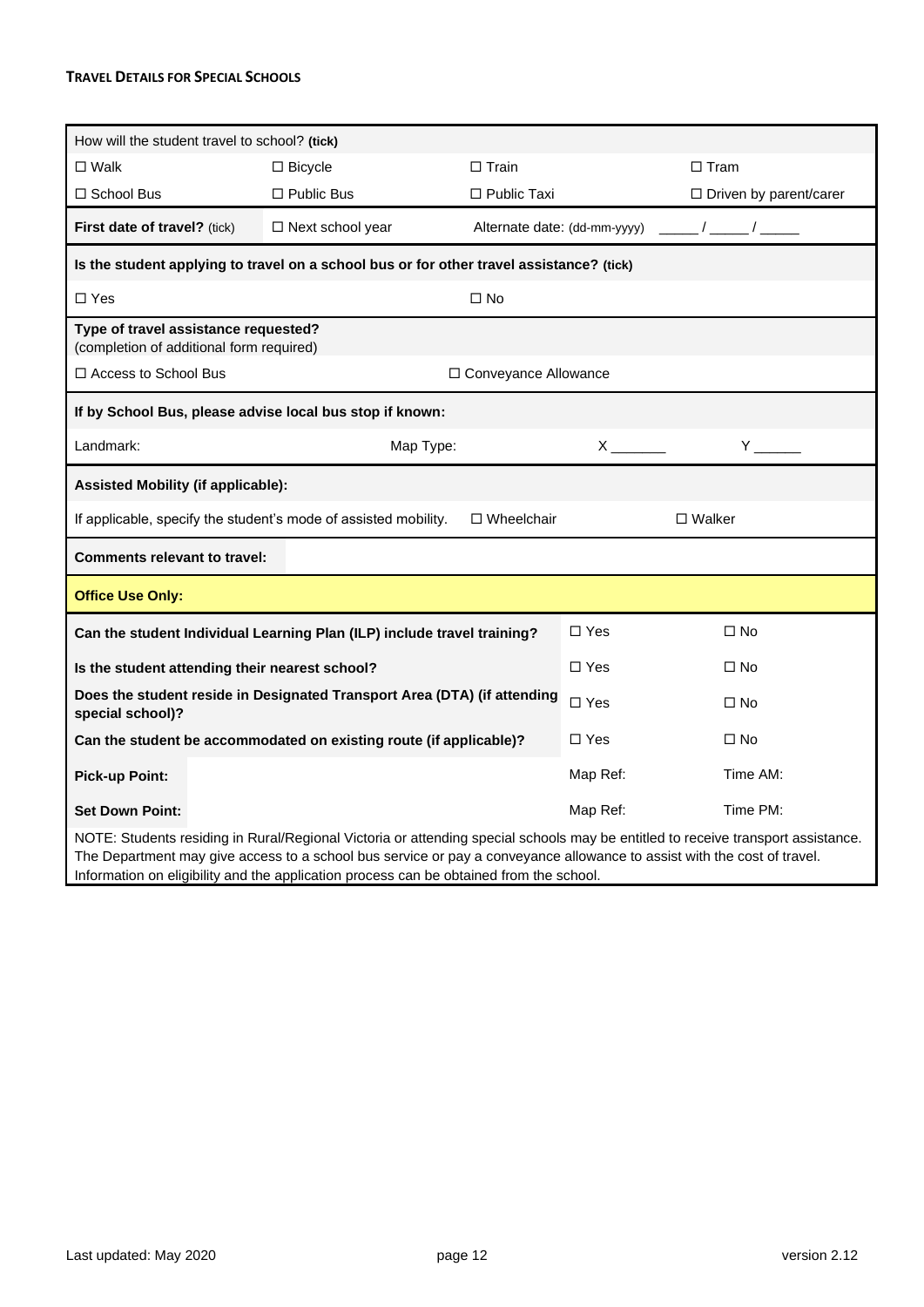Thank you for taking the time to complete this Student Enrolment form. We understand that the information you have provided is confidential and will be treated as such, but the details are required to enable staff to properly enrol your child at our school.

| I certify that the information contained within this form is correct. |       |  |
|-----------------------------------------------------------------------|-------|--|
| Signature of Parent/Guardian: ______________                          | Date: |  |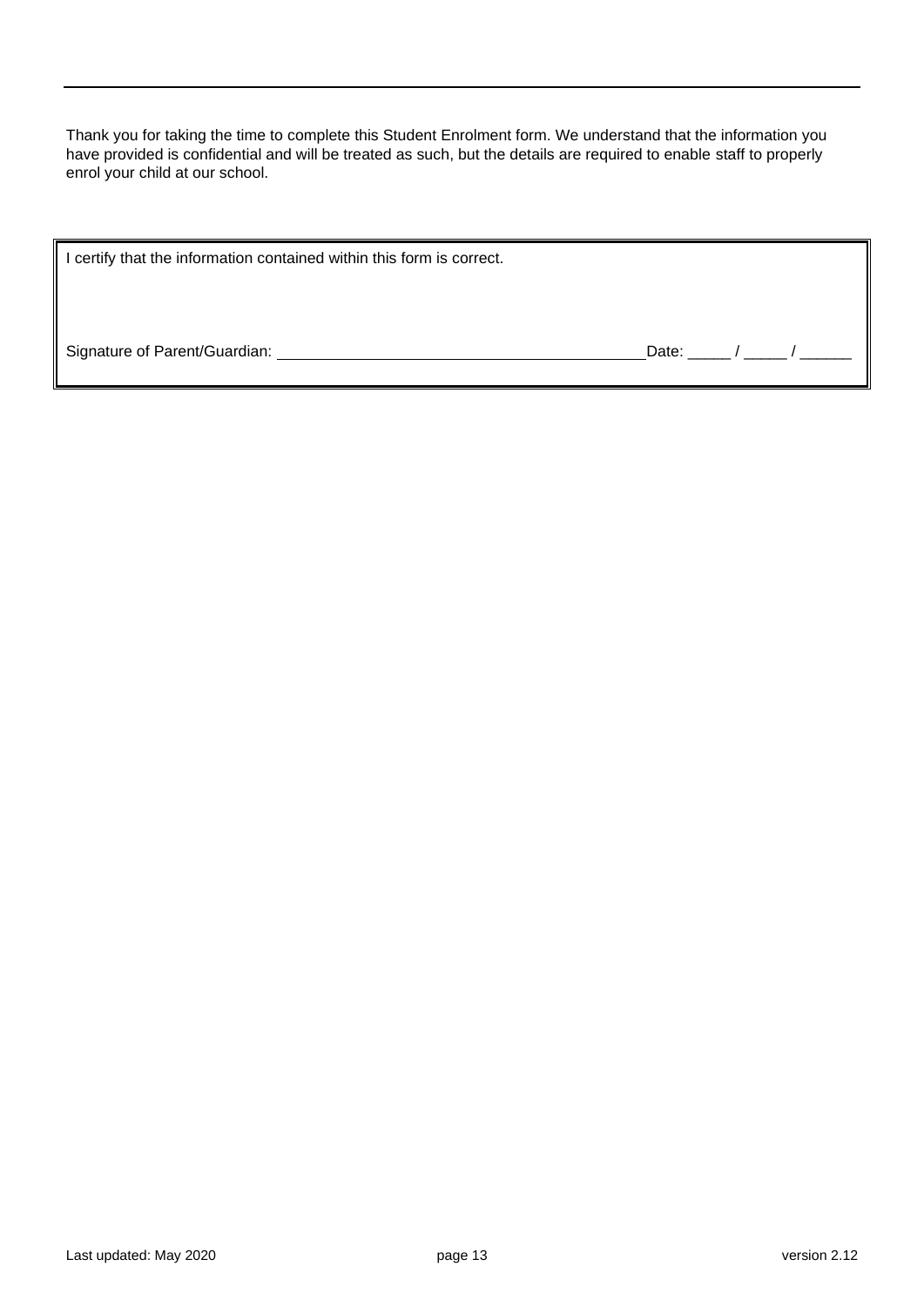# **BOISDALE CONSOLIDATED SCHOOL PERMISSION FORMS**

|  | Name: |  |
|--|-------|--|
|  |       |  |

**Name: \_\_\_\_\_\_\_\_\_\_\_\_\_\_\_\_\_\_\_\_\_\_\_\_\_\_\_\_\_\_\_\_\_\_ Date: / /**

#### **Consent to Medical Attention**

In the event of illness or injury to my child whilst involved with school activities or travelling to or from school, I authorise the principal or teacher in charge of my child, where I am unable to be contacted, or it is otherwise impracticable, to:

- consent to my child receiving such medical or surgical attention as may be deemed necessary by a medical practitioner,
- administer such first aid as may be deemed to be reasonably necessary.

| Signature of Parent / Guardian:                          |       |           |  |
|----------------------------------------------------------|-------|-----------|--|
| <b>Consent to Hearing Screening</b>                      |       |           |  |
| Do you consent to your child having a hearing screening? | Yes l | <b>No</b> |  |

#### **Consent to Head Lice Inspections**

The school **may** need to arrange head lice inspections of students. The management of head lice infestation works best when all children are involved in our screening program. The school is aware that this can be a sensitive issue and is committed to maintaining student confidentiality and avoiding stigmatisation.

I hereby give my consent for my child to participate in the school's head lice inspection program.

| $\sim$<br>' Guardian:<br>Signature of Parent |  | N |  |  |
|----------------------------------------------|--|---|--|--|
|----------------------------------------------|--|---|--|--|

#### **Consent to have Photographs Published**

| website and newspaper reports.       | I consent to my child's photograph being included in school newsletter, school promotional publications, school |
|--------------------------------------|-----------------------------------------------------------------------------------------------------------------|
|                                      | N <sub>o</sub><br>Yes                                                                                           |
| Name may be included with photo: Yes | No                                                                                                              |
| Signature of Parent / Guardian:      |                                                                                                                 |
|                                      |                                                                                                                 |

#### **Consent to Transfer Student Files**

I authorise the transfer of my child's school file to their next school as part of their transtition.

Signature of Parent / Guardian:

**Thank you for taking the time to fill in this student information form.**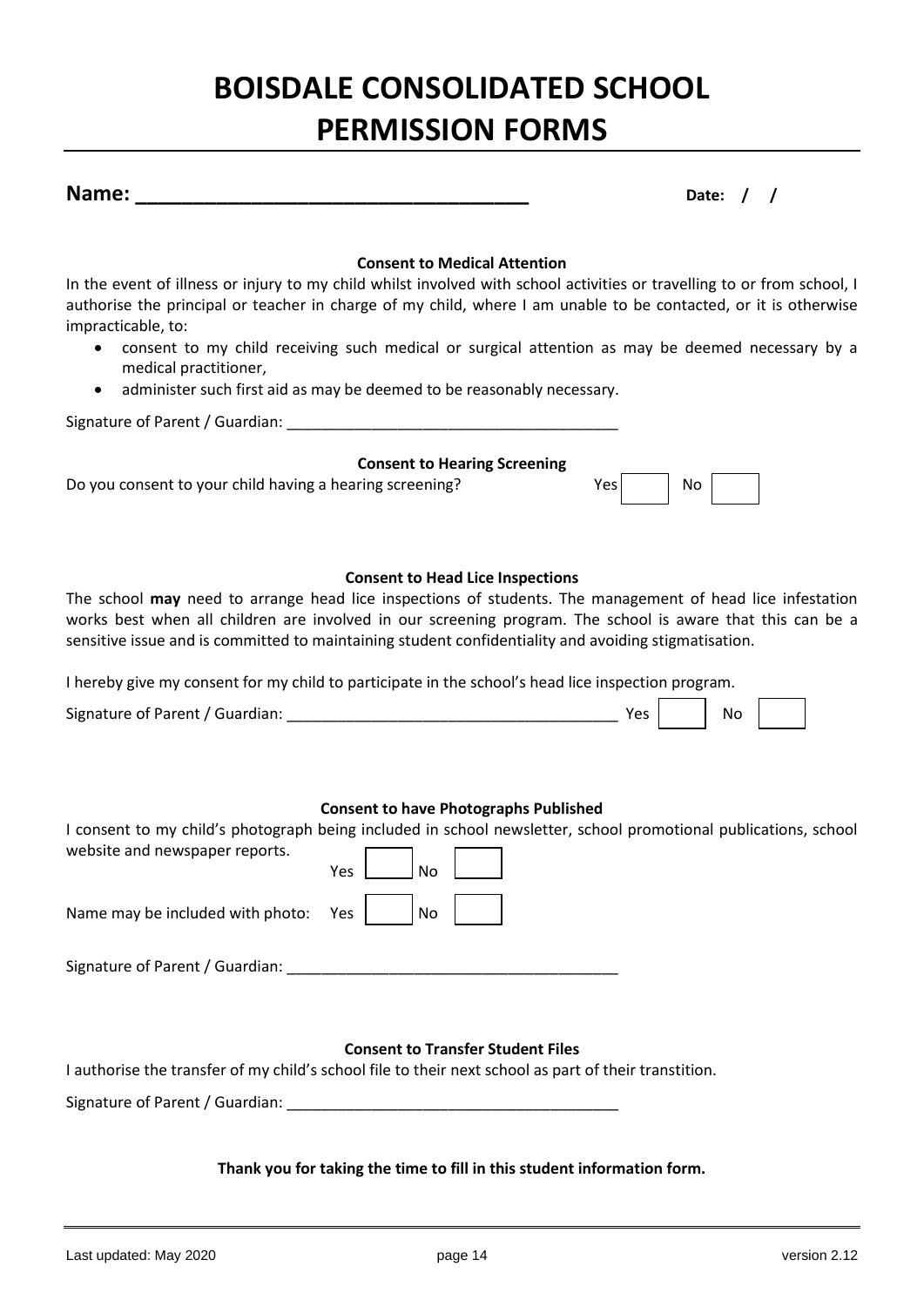# **PARENTAL OCCUPATION GROUP CODES**

The codes outlined below are to be used when providing family occupation details for enrolled students. This information is used for determining funding allocations to schools.

#### **GROUP A Senior management in large business organisation, government administration and defence, and qualified professional**s

**Senior Executive / Manager / Department Head** in industry, commerce, media or other large organisation

**Public Service Manager** (Section head or above), regional director, health / education / police / fire services administrator

**Other administrator** (school principal, faculty head / dean, library / museum / gallery director, research facility director) **Defence Forces** Commissioned Officer

**Professionals** - generally have degree or higher qualifications and experience in applying this knowledge to design,

- develop or operate complex systems; identify, treat and advise on problems; and teach others:
- *Health, Education, Law, Social Welfare, Engineering, Science, Computing* professional
- *Business* (management consultant, business analyst, accountant, auditor, policy analyst, actuary, valuer)
- *Air/sea transport* (aircraft / ship's captain / officer / pilot, flight officer, flying instructor, air traffic controller)

#### **GROUP B Other business managers, arts/media/sportspersons and associate professionals**

**Owner / Manager** of farm, construction, import/export, wholesale, manufacturing, transport, real estate business **Specialist Manager** (finance / engineering / production / personnel / industrial relations / sales / marketing) **Financial Services Manager** (bank branch manager, finance / investment / insurance broker, credit / loans officer) **Retail sales / Services manager** (shop, petrol station, restaurant, club, hotel/motel, cinema, theatre, agency) **Arts / Media / Sports** (musician, actor, dancer, painter, potter, sculptor, journalist, author, media presenter, photographer,

designer, illustrator, proof reader, sportsman/woman, coach, trainer, sports official)

**Associate Professionals** - generally have diploma / technical qualifications and support managers and professionals:

- **Health, Education, Law, Social Welfare, Engineering, Science, Computing technician / associate professional**
- *Business / administration* (recruitment / employment / industrial relations / training officer, marketing / advertising specialist, market research analyst, technical sales representative, retail buyer, office / project manager)
- *Defence Forces* senior Non-Commissioned Officer

#### **GROUP C Tradesmen/women, clerks and skilled office, sales and service staff**

**Tradesmen/women** generally have completed a 4 year Trade Certificate, usually by apprenticeship. All tradesmen/women are included in this group

**Clerks** (bookkeeper, bank / PO clerk, statistical / actuarial clerk, accounting / claims / audit clerk, payroll clerk, recording / registry / filing clerk, betting clerk, stores / inventory clerk, purchasing / order clerk, freight / transport / shipping clerk, bond clerk, customs agent, customer services clerk, admissions clerk)

#### **Skilled office, sales and service staff**:

- *Office* (secretary, personal assistant, desktop publishing operator, switchboard operator)
- *Sales* (company sales representative, auctioneer, insurance agent/assessor/loss adjuster, market researcher)
- *Service* (aged / disabled / refuge / child care worker, nanny, meter reader, parking inspector, postal worker, courier, travel agent, tour guide, flight attendant, fitness instructor, casino dealer/supervisor)

#### **GROUP D Machine operators, hospitality staff, assistants, labourers and related workers**

#### **Drivers, mobile plant, production / processing machinery and other machinery operators**

**Hospitality staff** (hotel service supervisor, receptionist, waiter, bar attendant, kitchen hand, porter, housekeeper) **Office assistants, sales assistants and other assistants**:

- *Office* (typist, word processing / data entry / business machine operator, receptionist, office assistant)
- *Sales* (sales assistant, motor vehicle / caravan / parts salesperson, checkout operator, cashier, bus / train conductor, ticket seller, service station attendant, car rental desk staff, street vendor, telemarketer, shelf stacker)
- *Assistant / aide* (trades' assistant, school / teacher's aide, dental assistant, veterinary nurse, nursing assistant, museum / gallery attendant, usher, home helper, salon assistant, animal attendant)

#### **Labourers and related workers**

- *Defence Forces* ranks below senior NCO not included above
- *Agriculture, horticulture, forestry, fishing, mining worker* (farm overseer, shearer, wool / hide classer, farm hand, horse trainer, nurseryman, greenkeeper, gardener, tree surgeon, forestry/ logging worker, miner, seafarer / fishing hand)
- Other worker (labourer, factory hand, storeman, guard, cleaner, caretaker, laundry worker, trolley collector, car park attendant, crossing supervisor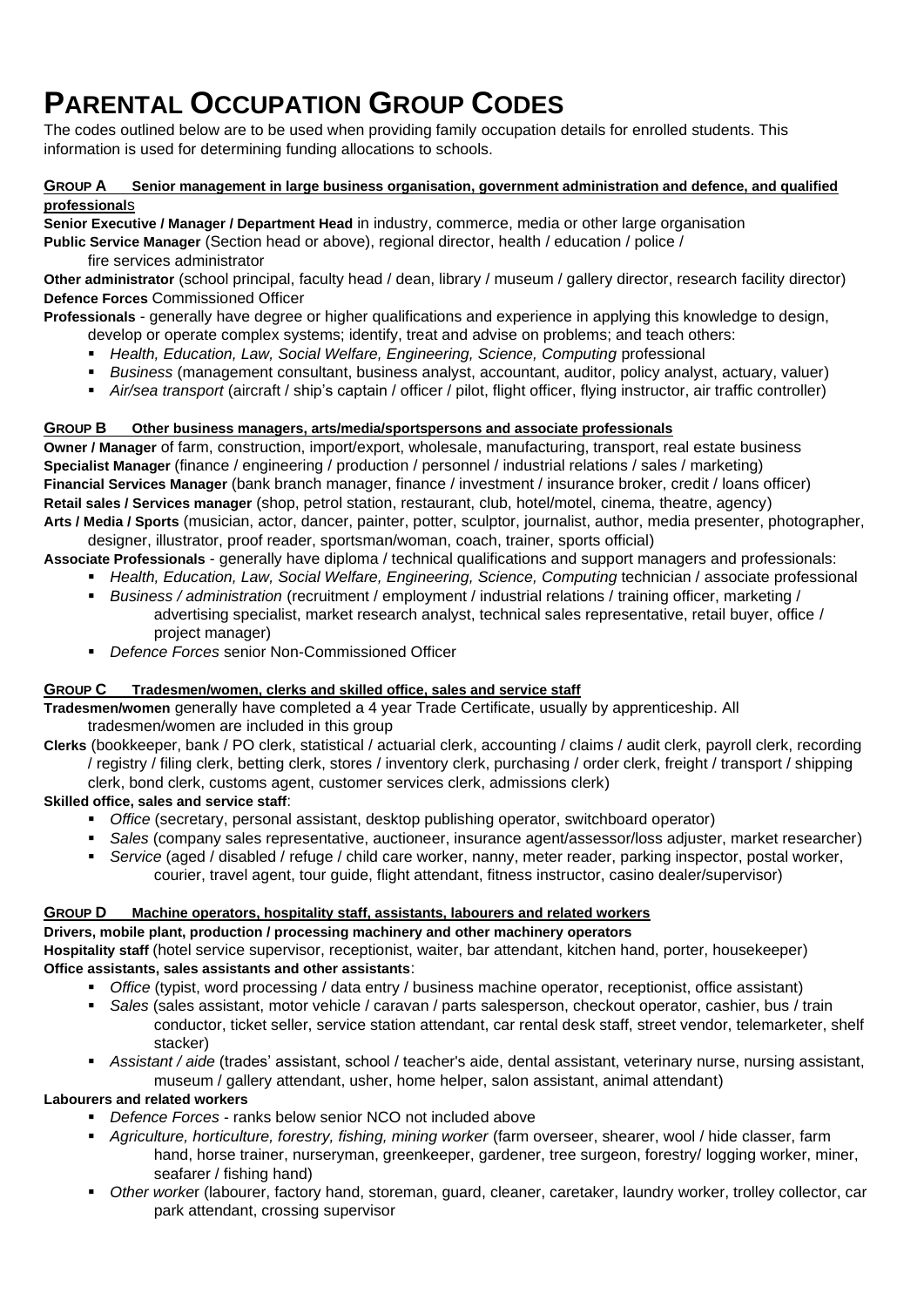### **SCHOOLS' PRIVACY POLICY**

**ICATIO** 

The Department of Education and Training (which includes all Victorian government schools, central and regional offices) values the privacy of every person and is committed to protecting information that schools collect.

All staff including contractors, service providers and volunteers of the Department, and this Victorian government school (our school), must comply with Victorian privacy law and this policy.

In Victorian government schools the management of 'personal information' and 'health information' is governed by the Privacy and Data Protection Act 2014 (Vic) and Health Records Act 2001 (Vic) (collectively, Victorian privacy law)

This policy explains how our school collects and manages personal and health information, consistent with Victorian privacy law.

#### **CURRENT VERSION OF THIS POLICY**

This policy will be regularly reviewed and updated to take account of new laws and technology and the changing school environment when required. Please ensure you have the current version of this policy.

#### **DEFINITIONS**

Personal information is information or opinion, whether true or not, about a person whose identity is apparent, or can reasonably be ascertained, from the information or opinion - that is recorded in any form. For example, a person's name, address, phone number and date of birth (age). De-identified information about students can also be personal information.

Health information is information or opinion about a person's physical, mental or psychological health or disability, that is also personal information - whether in writing or not. This includes information or opinion about a person's health status and medical history, immunisation status and allergies, as well as counselling records

Sensitive information is information or opinion about a set of specific characteristics, including a person's racial or ethnic origin, political opinions or affiliations, religious beliefs or affiliations, philosophical beliefs, sexual

orientation or practices; or criminal record, It also includes health information.

#### **WHAT INFORMATION DO WE COLLECT?**

Our school collects the following type of information:

- information about students and their families. provided by students, their families and others
- information about job applicants, staff, volunteers and visitors; provided by job applicants, staff members, volunteers, visitors and others.

#### HOW DO WE COLLECT THIS INFORMATION?

Our school collects information in a number of ways, including

- in person and over the phone: from students and their families, staff, volunteers, visitors, job applicants and others
- from electronic and paper documentation: including job applications, emails, invoices, enrolment forms, letters to our school, consent forms (for example: enrolment, excursion, Student Support Services consent forms), our school's website or school-controlled social media
- through online tools: such as apps and other software used by our school
- through any CCTV cameras located at our school.

#### **Collection notices**

When our school collects information about you, our school takes reasonable steps to advise you of how the information will be handled. This includes the purpose of the collection, and how to access, update and correct information held about you. For information about students and their families, a collection notice is provided to parents (or students who are mature minors) upon enrolment.

#### **Unsolicited information about you**

Our school may receive information about you that we have taken no active steps to collect. If permitted or required by law, our school may keep records of this information. If not, we will destroy or de-identify the information when practicable, lawful and reasonable to do <sub>SO</sub>



Education and Training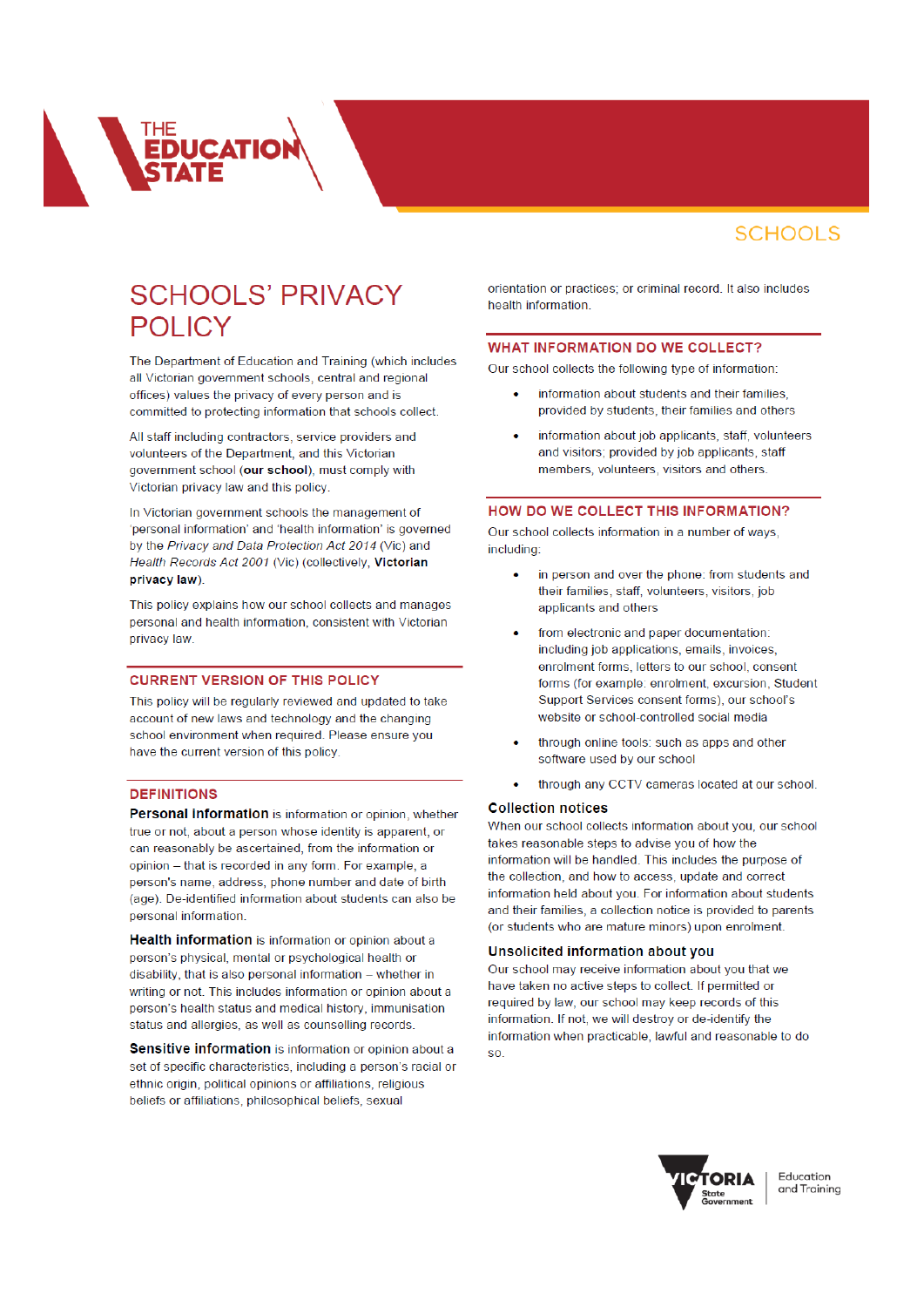

#### WHY DO WE COLLECT THIS INFORMATION?

#### Primary purposes of collecting information about students and their families

Our school collects information about students and their families when necessary to:

- educate students
- support students' social and emotional wellbeing, and health
- fulfil legal requirements, including to:
	- $\circ$ take reasonable steps to reduce the risk of reasonably foreseeable harm to students, staff and visitors (duty of care)
	- $\alpha$ make reasonable adiustments for students with disabilities (anti-discrimination law)
	- provide a safe and secure workplace  $\circ$ (occupational health and safety law)
- enable our school to:
	- $\alpha$ communicate with parents about students' schooling matters and celebrate the efforts and achievements of students
	- maintain the good order and  $\circ$ management of our school
- enable the Department to:
	- ensure the effective management.  $\Omega$ resourcing and administration of our school
	- $\circ$ fulfil statutory functions and duties
	- plan, fund, monitor, regulate and  $\circ$ evaluate the Department's policies, services and functions
	- comply with reporting requirements  $\circ$
	- investigate incidents in schools and/or  $\alpha$ respond to any legal claims against the Department, including any of its schools.

#### Primary purposes of collecting information about others

Our school collects information about staff, volunteers and job applicants:

- to assess applicants' suitability for employment or volunteering
- to administer employment or volunteer placement
- for insurance purposes, including public liability and WorkCover
- to fulfil various legal obligations, including employment and contractual obligations, occupational health and safety law and to investigate incidents
- to respond to legal claims against our school/the Department

#### **WHEN DO WE USE OR DISCLOSE INFORMATION?**

Our school uses or discloses information consistent with Victorian privacy law, as follows:

- 1. for a primary purpose as defined above
- $\mathcal{D}$ for a related secondary purpose that is reasonably to be expected - for example, to enable the school council to fulfil its objectives. functions and powers
- 3 with notice and/or consent - including consent provided on enrolment and other forms
- $\overline{4}$ when necessary to lessen or prevent a serious threat to:
	- a person's life, health, safety or welfare  $\bullet$
	- the public's health, safety or welfare
- when required or authorised by law including  $5<sup>1</sup>$ as a result of our duty of care, anti-discrimination law, occupational health and safety law, reporting obligations to agencies such as Department of Health and Human Services and complying with tribunal or court orders, subpoenas or Victoria Police warrants
- 6 to investigate or report unlawful activity, or when reasonably necessary for a specified law enforcement purpose, including the prevention or investigation of a criminal offence or seriously improper conduct, by or on behalf of a law enforcement agency
- for Department research or school statistics  $7<sub>1</sub>$ purposes



Education and Training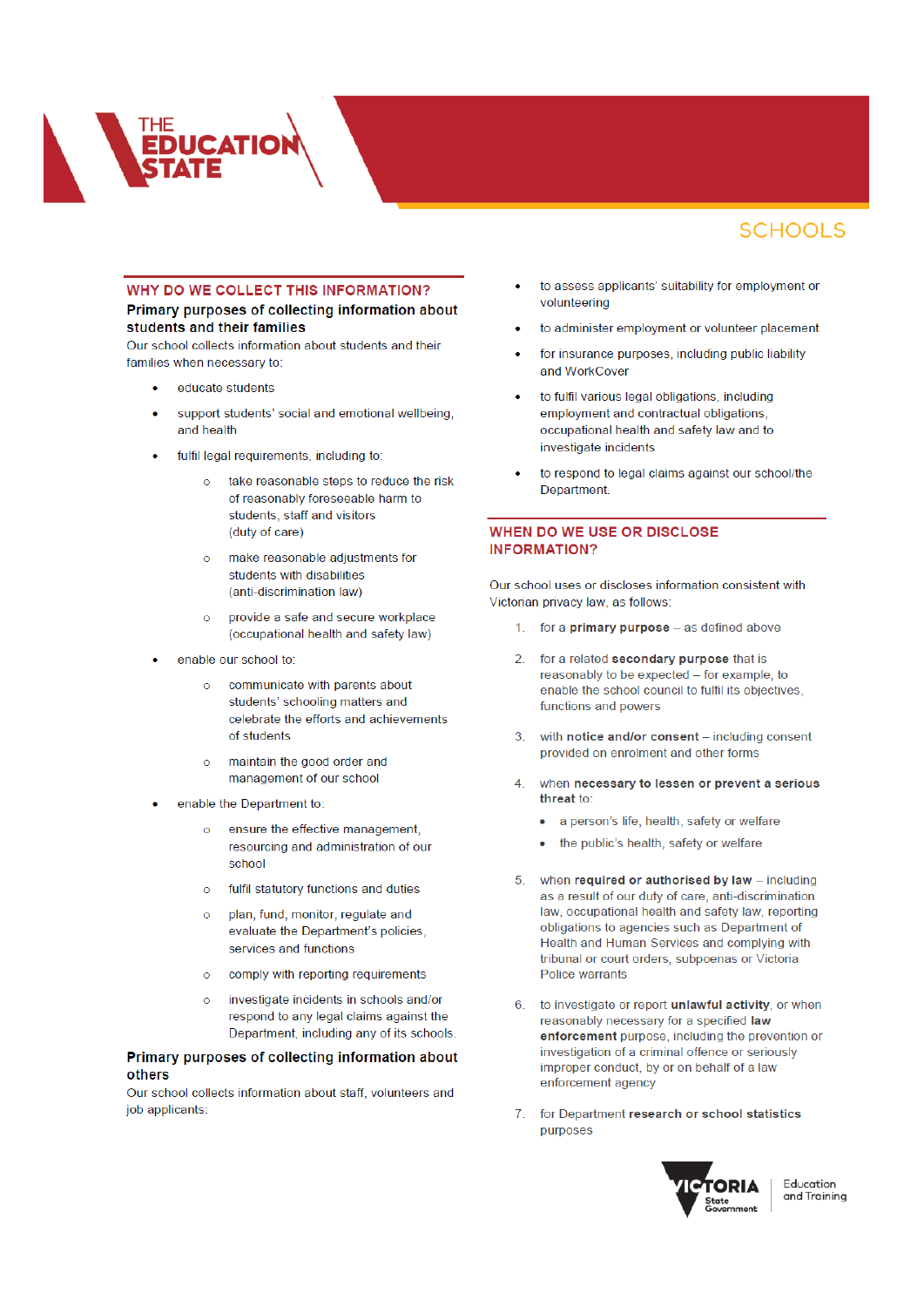8. to establish or respond to a legal claim.

A unique identifier (a CASES21 code) is assigned to each student to enable the school to carry out its functions effectively.

#### STUDENT TRANSFERS BETWEEN VICTORIAN **GOVERNMENT SCHOOLS**

When a student has been accepted at, and is transferring to, another Victorian government school, our school transfers information about the student to that school. This may include copies of the student's school records, including any health information.

This enables the next school to continue to provide for the education of the student, to support the student's social and emotional wellbeing and health, and to fulfil legal requirements.

#### **NAPLAN RESULTS**

NAPLAN is the national assessment for students in years 3, 5, 7 and 9, in reading, writing, language and numeracy.

When a student transfers to another Victorian government school, their NAPLAN results are able to be transferred to that next school

Additionally, a student's NAPLAN results are able to be provided to the student's previous Victorian government school to enable that school to evaluate their education program

#### **RESPONDING TO COMPLAINTS**

On occasion our school, and the Department's central and regional offices, receive complaints from parents and others. Our school and/or the Department's central or regional offices will use and disclose information as considered appropriate to respond to these complaints (including responding to complaints made to external organisations or agencies).

#### **ACCESSING YOUR INFORMATION**

All individuals, or their authorised representative(s), have a right to access, update and correct information that our school holds about them.

#### **ACCESS TO STUDENT INFORMATION**

Our school only provides school reports and ordinary school communications to parents who have a legal right to that information. Requests for access to other student information must be made by making a Freedom of Information (FOI) application through the Department's Freedom of Information Unit (see below).

In some circumstances, an authorised representative may not be entitled to information about the student. These circumstances include when granting access would not be in the student's best interests or would breach our duty of care to the student would be contrary to a mature minor student's wishes or would unreasonably impact on the privacy of another person.

#### **ACCESS TO STAFF INFORMATION**

School staff may first seek access to their personnel file by contacting the principal. If direct access is not granted, the staff member may request access through the Department's Freedom of Information Unit.

#### **STORING AND SECURING INFORMATION**

Our school takes reasonable steps to protect information from misuse and loss, and from unauthorised access, modification and disclosure. Our school stores all paper and electronic records securely, consistent with the Department's records management policy and information security standards. All school records are disposed of, or transferred to the State Archives (Public Record Office Victoria), as required by the relevant Public Record Office Standard.

When using software and contracted service providers to manage information, our school assesses these according to the appropriate departmental processes. One example of this is that staff passwords for school systems are strong and updated on a regular basis, consistent with the Department's password policy.

#### **UPDATING YOUR INFORMATION**

We endeavour to ensure that information about students, their families and staff is accurate, complete and up to date. To update your information, please contact our school's general office.

**FOI AND PRIVACY** To make a FOI application contact:



Education and Training